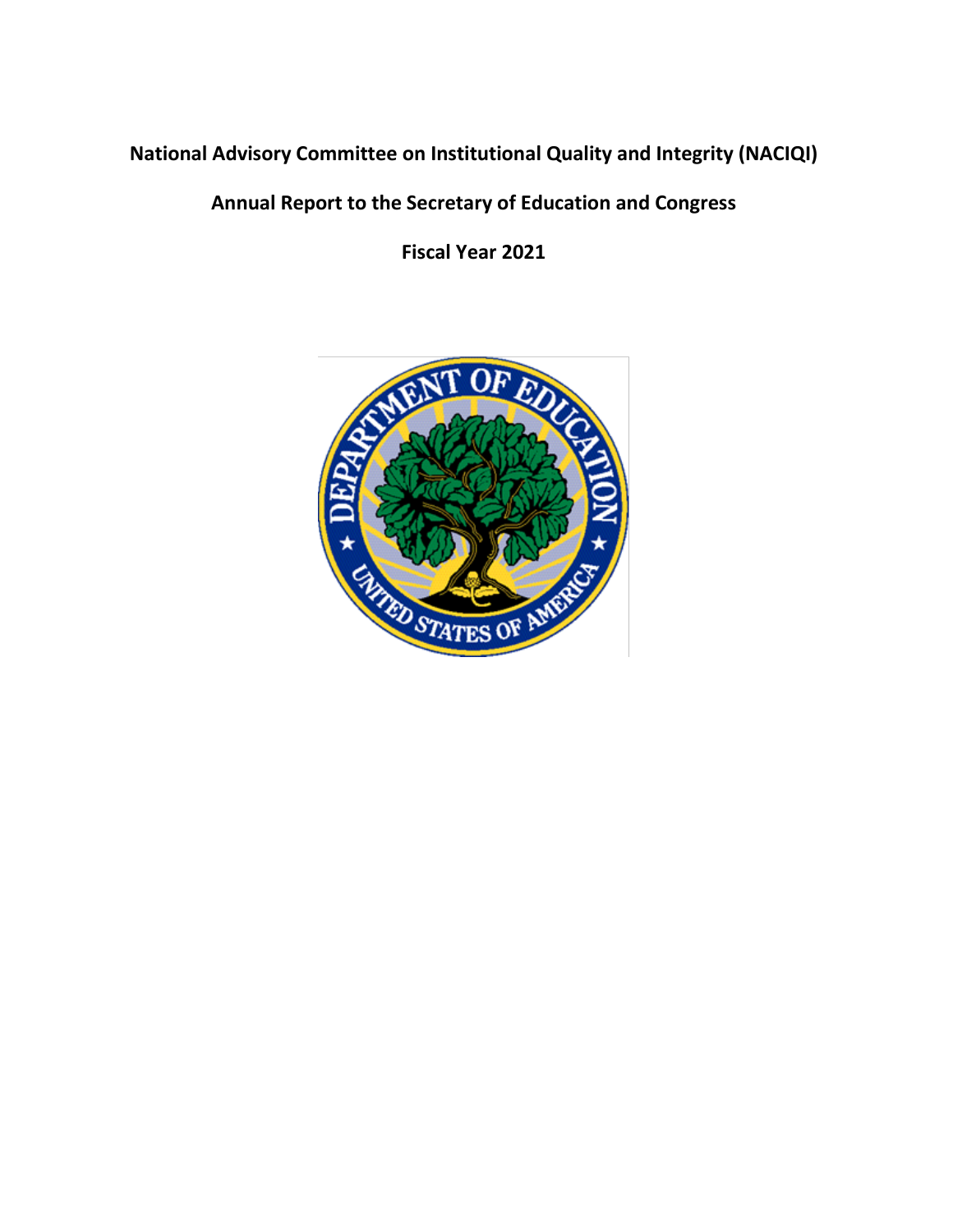## **National Advisory Committee on Institutional Quality and Integrity (NACIQI) Annual Report to the Secretary of Education and Congress**

## **Table of Contents**

|                                                          | Overview            |                                                          | 2                   |
|----------------------------------------------------------|---------------------|----------------------------------------------------------|---------------------|
| $\mathbf{L}$                                             |                     | Committee Agendas and Activities During Fiscal Year 2020 | 2                   |
|                                                          |                     | II. Date and Location of the NACIQI Meetings             | 3                   |
| III. Committee Membership                                |                     | 3                                                        |                     |
| IV. Committee Functions                                  |                     | 4                                                        |                     |
|                                                          |                     | V. Sources of Additional Information about the Committee | 4                   |
|                                                          | VI. Attachments     |                                                          |                     |
|                                                          |                     | A. Agenda: February 27, 2020                             | <b>Attachment A</b> |
|                                                          | <b>Attachment B</b> |                                                          |                     |
| Attachment C<br>C. Agenda: July 29 & 30, 2020            |                     |                                                          |                     |
| D. Report of Meeting: July 29 & 30, 2020<br>Attachment D |                     |                                                          |                     |
|                                                          |                     | E. Subcommittee on Governance Report                     | <b>Attachment E</b> |
|                                                          |                     | F. List of Members                                       | Attachment F        |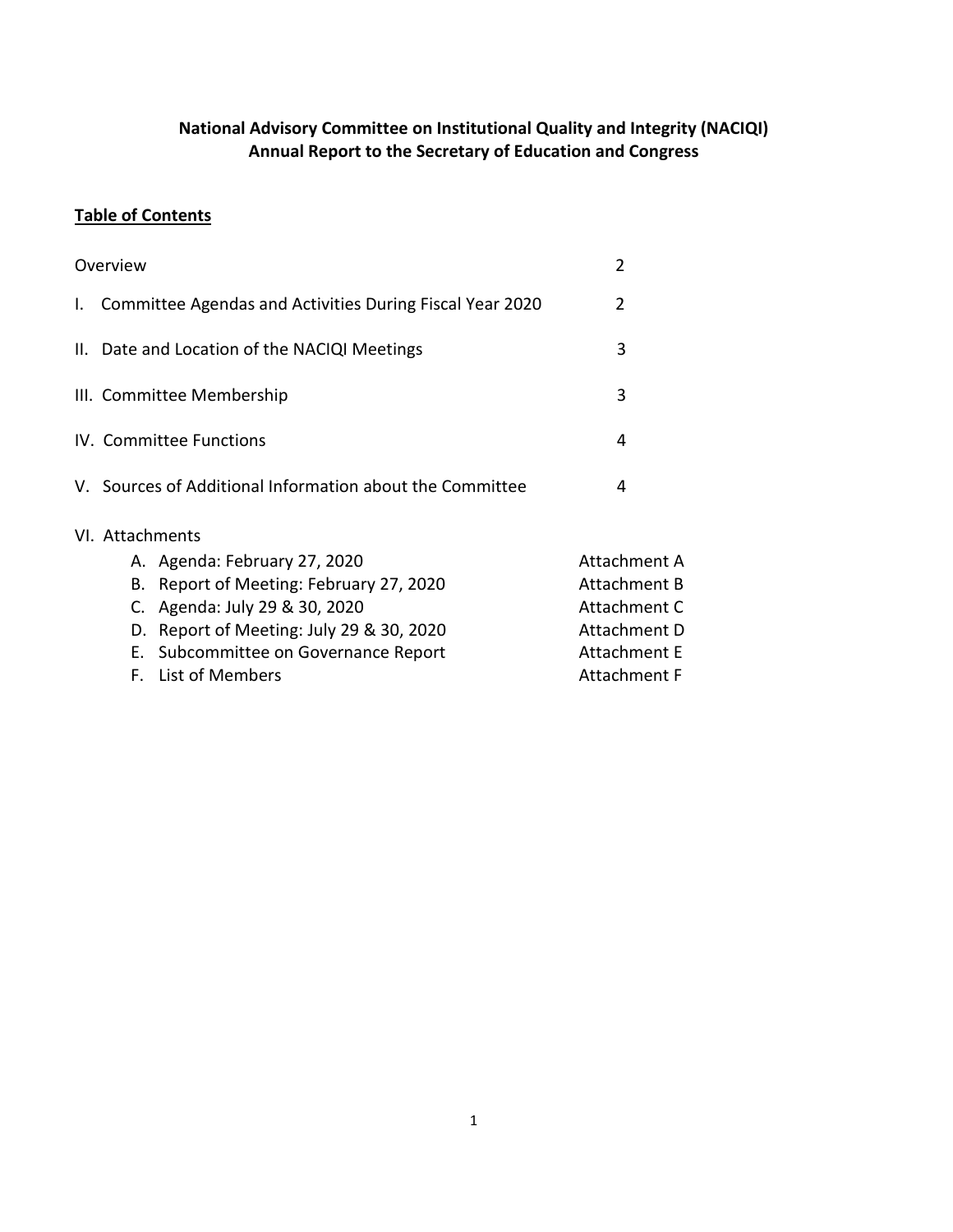# **NATIONAL ADVISORY COMMITTEE ON INSTITUTIONAL QUALITY AND INTEGRITY ANNUAL REPORT TO THE SECRETARY OF EDUCATION AND CONGRESS**

#### **Overview**

The National Advisory Committee on Institutional Quality and Integrity (NACIQI or the Committee) respectfully submits this report on its activities during fiscal year 2020 to the Secretary of Education (Secretary) and to Congress. Section 114(e)(2) of the Higher Education Act of 1965, as amended (HEA), mandates that NACIQI produce an annual report that contains four items:

- A detailed summary of the agenda and activities of, and the findings and recommendations made by, the Committee during the fiscal year preceding the fiscal year in which the report is made;
- A list of the date and location of each meeting during the fiscal year preceding the fiscal year in which the report is made;
- A list of the members of the Committee; and
- A list of the functions of the Committee, including any additional functions established by the Secretary through regulation.

## **I.Committee Agendas and Activities During Fiscal Year (FY) 2020**

NACIQI held two meetings during FY 2020:

- $\blacksquare$  February 27, 2020
- Ully 29-30, 2020

Meeting agenda are provided with this report (Attachments A and C).

One meeting was held in the Washington, DC, area, and one meeting was conducted virtually, using the WebEx platform. NACIQI deliberated on accrediting agency submissions and advised the senior Department official on matters concerning accreditation, the recognition process, and the eligibility and certification process for institutions under Title IV of the HEA. The Committee members participated in a comprehensive training on its responsibilities on February 26, 2020, (three members who were not in attendance were trained in Spring 2020). The Department's political and career leadership participated in the training, and an attorney from the Office of the General Counsel conducted the required annual ethics training. The Chairperson, Arthur E. Keiser, was re-elected, and Claude O. Pressnell, Jr. was elected as Vice Chairperson at the February 27, 2020 meeting.

During FY 2020, NACIQI reviewed the following types of applications:

- Seven applications for renewal of recognition from accrediting agencies;
- **Two applications for reorganization and curriculum change by Federal agencies;**
- One initial application for recognition from an accrediting agency;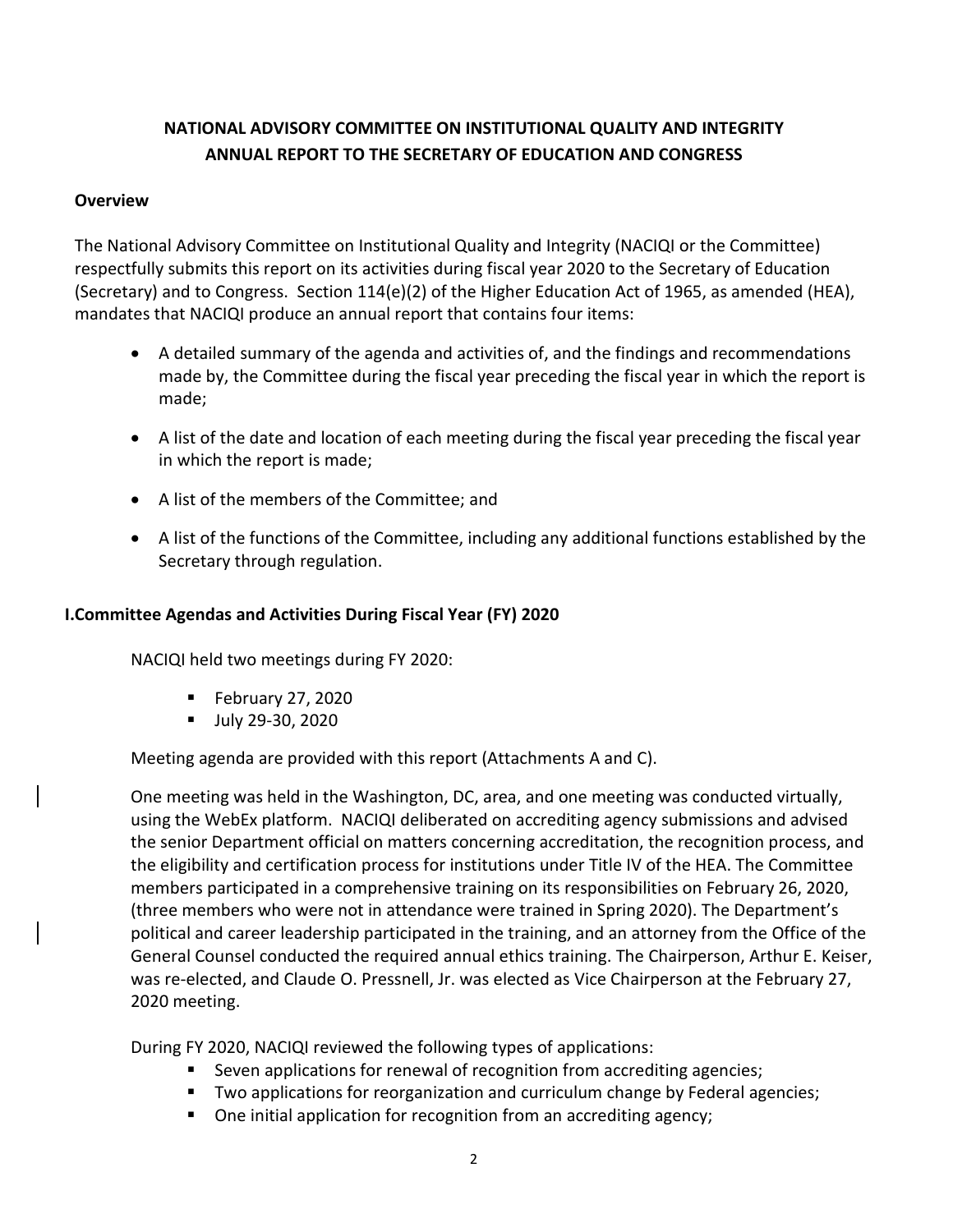- One compliance report from an accrediting agency;
- One request for an expansion of scope from an accrediting agency; and
- **Diamage 1** One review of an agency recognition during the period of recognition.

NACIQI heard from 11 oral commenters in FY 2020.

NACIQI reviews all information submitted by an agency in support of its petition, as well as the staff analysis and public comments.

The Subcommittee on Governance submitted a report for the Secretary's review.

The Committee formed a Student Success subcommittee.

A summary of the Committee's deliberations and recommendations regarding each agency review is provided with this report (see Attachments B and D).

#### **II.Date and Location of NACIQI Meetings**

| February 27, 2020 | Embassy Suites by Hilton Alexandria Old Town |
|-------------------|----------------------------------------------|
|                   | 1900 Diagonal Road                           |
|                   | Alexandria, VA 22314                         |
|                   |                                              |

July 29 & 30, 2020 Virtual Using the WebEx Platform

#### **III. Committee Membership**

NACIQI has 18 members appointed as follows:

- Six members appointed by the Secretary;
- Six members appointed by the Speaker of the U.S. House of Representatives, three of whom are appointed on the recommendation of the majority leader of the U.S. House of Representatives and three of whom are appointed on the recommendation of the minority leader of the U.S. House of Representatives; and
- Six members appointed by the President Pro Tempore of the U.S. Senate, three of whom are appointed on the recommendation of the majority leader of the U.S. Senate, and three of whom are appointed on the recommendation of the minority leader of the U.S. Senate.

Please refer to Attachment F for a list of NACIQI members, including the nominating source for each member, for fiscal year 2020.

#### **IV. Committee Functions**

NACIQI was established by Section 114 of the HEA of 1965, as amended by Section 106 of the HEOA. By law, NACIQI advises the Secretary with respect to the following functions:

1. The establishment and enforcement of the standards of accrediting agencies or associations under Subpart 2 of Part H of Title IV, HEA;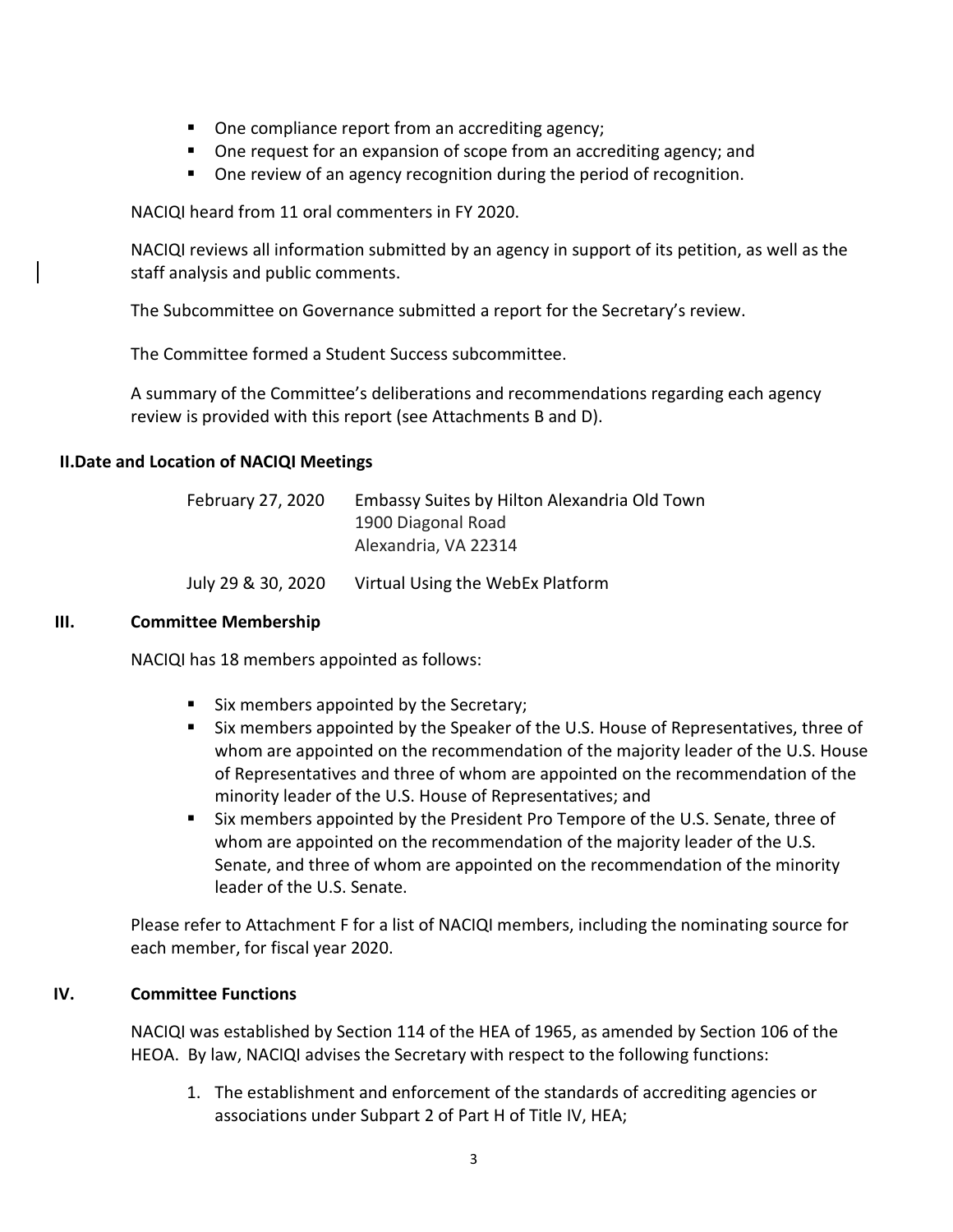- 2. The recognition of a specific accrediting agency or association;
- 3. The preparation and publication of the list of nationally recognized accrediting agencies and associations;
- 4. The eligibility and certification process for institutions of higher education under Title IV, HEA, together with recommendations for improvements in such process;
- 5. The relationship between:
	- A. Accreditation of institutions of higher education and the certification and eligibility of such institutions;
	- B. State licensing responsibilities with respect to such institutions; and
- 6. Other advisory functions relating to accreditation and institutional eligibility as the Secretary may prescribe by regulation.

The Secretary has not prescribed any other advisory functions relating to accreditation and institutional eligibility by regulation for NACIQI.

#### **V. Sources of Additional Information about the Committee**

For additional information concerning the Committee's activities, please visit the NACIQI website at [http://sites.ed.gov/naciqi/,](http://sites.ed.gov/naciqi/) or contact the Executive Director whose contact information is listed below.

> George Alan Smith, Ed.D. Executive Director, NACIQI U.S. Department of Education 400 Maryland Ave., SW, Room 271-03 Washington, DC 20202 Phone: (202) 453-7757 E-mail: [george.alan.smith@ed.gov](mailto:george.alan.smith@ed.gov)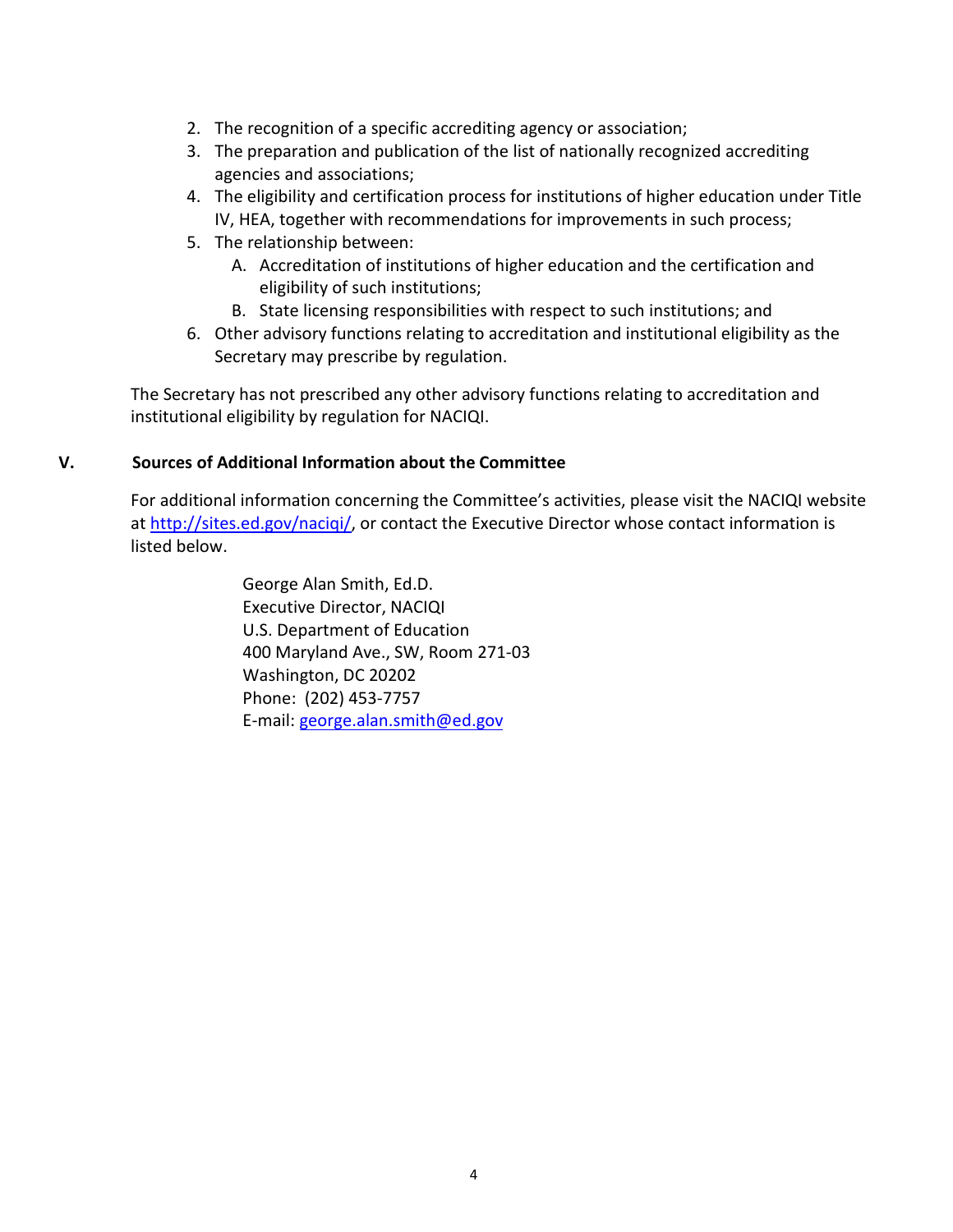ATTACHMENT A



## U.S. Department of Education Office of Postsecondary Education

## **NATIONAL ADVISORY COMMITTEE ON INSTITUTIONAL QUALITY AND INTEGRITY (NACIQI)**

## February 27, 2020 8:30AM-5:00PM Virginia Ballroom Embassy Suites by Hilton Alexandria Old Town

*NOTE: Dates and times listed for agenda items are subject to change.*

| 8:30AM   Welcome and Introductions                                                                        | George Alan Smith   Acting NACIQI Executive Director<br>Arthur Keiser   NACIQI Chairman                                                                                                                 |
|-----------------------------------------------------------------------------------------------------------|---------------------------------------------------------------------------------------------------------------------------------------------------------------------------------------------------------|
| <b>Accreditation Rules Effective July 1, 2020</b>                                                         | Diane Auer Jones   Principal Deputy Under Secretary<br>Delegated the Duties to Perform the Duties of Under<br>Secretary<br><b>Oral Commenter:</b><br><b>Bernard Fryshman</b>                            |
| <b>Consent Agenda and Procedures</b>                                                                      | Arthur Keiser   NACIQI Chairman<br>Call for third-party oral comments<br>Call for removal of any items from the consent agenda<br>Move and second consent agenda<br>Call for vote on the consent agenda |
| <b>Consent Agenda</b>                                                                                     | <b>NACIQI Primary Readers:</b>                                                                                                                                                                          |
| 1) Compliance Report   Oklahoma<br><b>Department of Career and</b><br><b>Technology Education (ODCTE)</b> | (ODCTE) Kathleen Sullivan Alioto, Richard F. O'Donnell<br>(Kansas) Kathleen Sullivan Alioto, Brian W. Jones<br>(Pennsylvania) Brian W. Jones, Ralph Wolff                                               |
| 2) Renewal of Recognition   Kansas<br><b>State Board of Nursing (Kansas)</b>                              | <b>Department Staff:</b><br>(ODCTE) Karmon Simms-Coates                                                                                                                                                 |
| 3) Renewal of Recognition                                                                                 | (Kansas) Elizabeth Daggett                                                                                                                                                                              |
| Pennsylvania State Board of Career<br>and Technical Education<br>(Pennsylvania)                           | (Pennsylvania) Elizabeth Daggett                                                                                                                                                                        |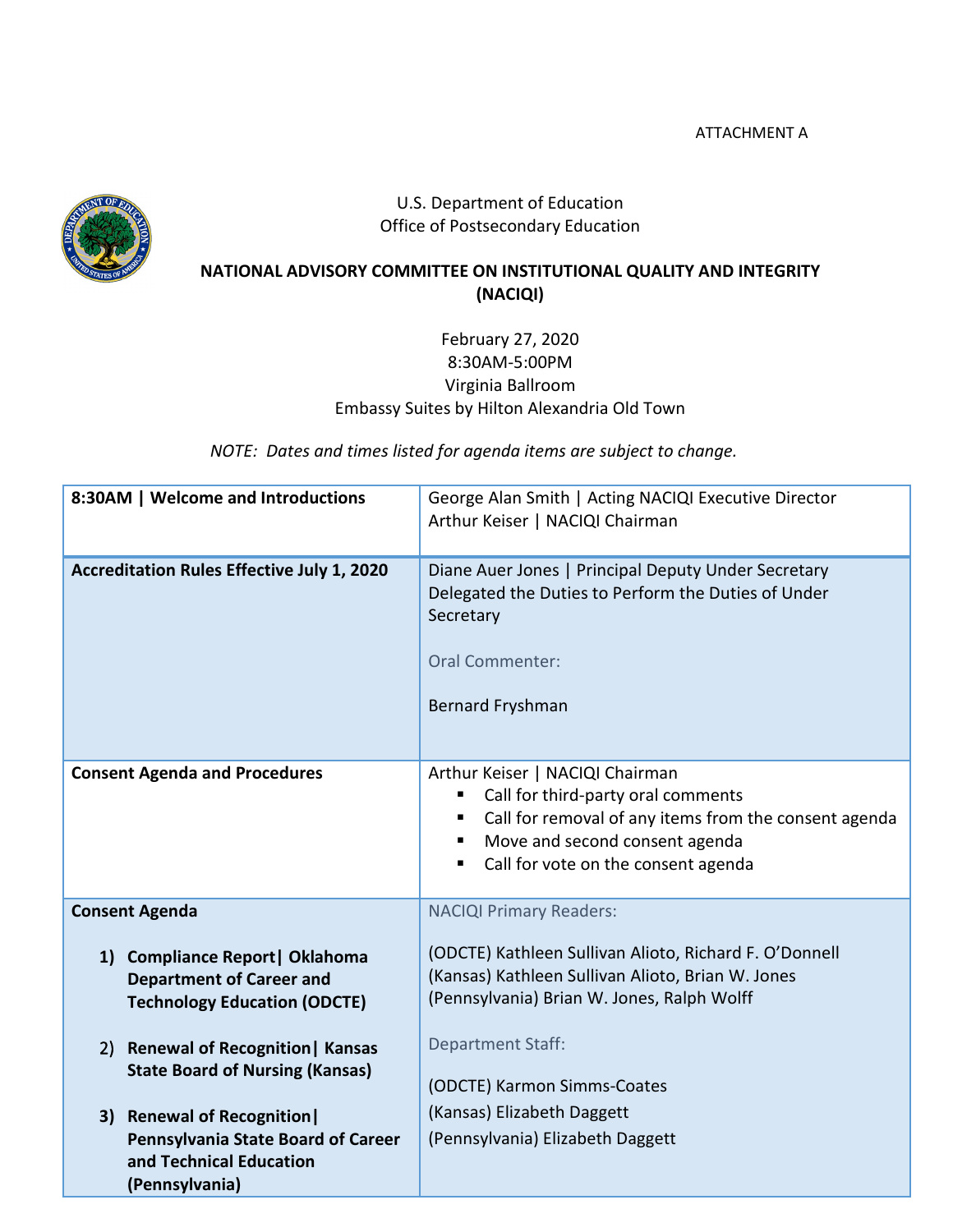| <b>Standard Review Procedures</b>                                                                                          | Arthur Keiser   NACIQI Chairman<br>Primary readers introduce agency application<br>Department staff provides briefing<br>Agency representatives provide comments<br>Questions by NACIQI followed by response and<br>п<br>comment from agency<br>Third-party comments<br>Agency responds to third-party comments<br>Department staff responds to agency and third-party<br>comments<br>Discussion and vote   |  |
|----------------------------------------------------------------------------------------------------------------------------|-------------------------------------------------------------------------------------------------------------------------------------------------------------------------------------------------------------------------------------------------------------------------------------------------------------------------------------------------------------------------------------------------------------|--|
| <b>Initial Recognition   National Nurse</b>                                                                                | <b>NACIQI Primary Readers:</b>                                                                                                                                                                                                                                                                                                                                                                              |  |
| <b>Practitioner Residency and Fellowship</b>                                                                               | Jill Derby                                                                                                                                                                                                                                                                                                                                                                                                  |  |
| <b>Training Consortium</b>                                                                                                 | Claude O. Pressnell, Jr.                                                                                                                                                                                                                                                                                                                                                                                    |  |
|                                                                                                                            | <b>Department Staff:</b><br>Valerie Lefor<br><b>Agency Representatives:</b><br>Kerry Bamrick, MBA Executive Director<br>DoQuyen Huynh, DNP, ARNP Accreditation Commission Chair<br>Margaret Flinter, APRN, PhD, FAAN, FAANP, Board of Director<br>Chairperson<br>Mark Masselli, Founder, President, and CEO of Community<br>Health Center, Inc.<br>Lucien "Skip" Capone III, J.D., Accreditation Consultant |  |
| <b>Expansion of Scope   The Association for</b><br><b>Biblical Higher Education, Commission on</b><br><b>Accreditation</b> | <b>NACIQI Primary Readers:</b><br>Claude O. Pressnell, Jr.<br>Ralph Wolff                                                                                                                                                                                                                                                                                                                                   |  |
|                                                                                                                            | <b>Department Staff:</b><br>Nicole S. Harris                                                                                                                                                                                                                                                                                                                                                                |  |
|                                                                                                                            | <b>Agency Representatives:</b><br>Ronald Kroll, Ed.D., Director, Commission on Accreditation<br>Shane Wood, Ph.D., Associate Director, Commission on<br>Accreditation<br>Kevin Hester, Ph.D., Chair, Commission on Accreditation                                                                                                                                                                            |  |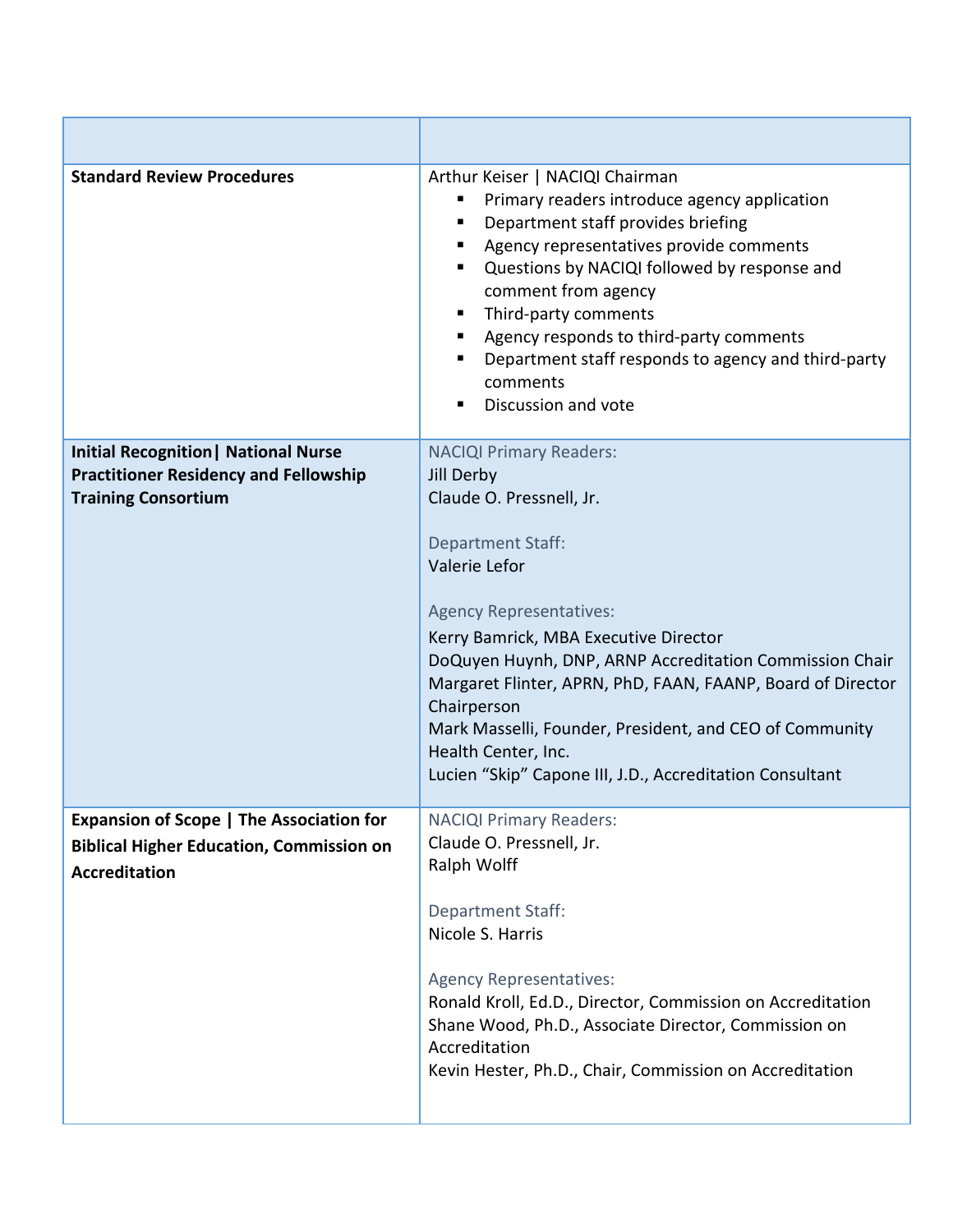| <b>LUNCH</b>                                                                                                                                                                               |                                                                                                                                                                                                                                        |
|--------------------------------------------------------------------------------------------------------------------------------------------------------------------------------------------|----------------------------------------------------------------------------------------------------------------------------------------------------------------------------------------------------------------------------------------|
| 1:00PM   Renewal of Recognition  <br><b>Maryland Board of Nursing</b><br><b>Renewal of Recognition  </b>                                                                                   | <b>NACIQI Primary Readers:</b><br>Paul J. LeBlanc<br>Steven VanAusdle<br><b>Department Staff:</b><br>Nicole S. Harris<br>Agency Representative:<br>Karen E. B. Evans, MSN, RN-BC, Executive Director<br><b>NACIQI Primary Readers:</b> |
| <b>New York State Board of Regents, State</b><br><b>Education Department, Office of the</b><br><b>Professions (Public Postsecondary</b><br><b>Vocational Education, Practical Nursing)</b> | Paul J. LeBlanc<br>Richard F. O'Donnell<br><b>Department Staff:</b><br><b>Charity Helton</b><br><b>Agency Representative:</b><br>Renee Gecsedi, MS, RN, Associate in Nursing Education                                                 |
| <b>Subcommittee on Governance</b>                                                                                                                                                          | Richard F. O'Donnell   Subcommittee Chairperson                                                                                                                                                                                        |
| <b>Election of Committee Chair and Vice Chair</b>                                                                                                                                          | George Alan Smith   Designated Federal Official                                                                                                                                                                                        |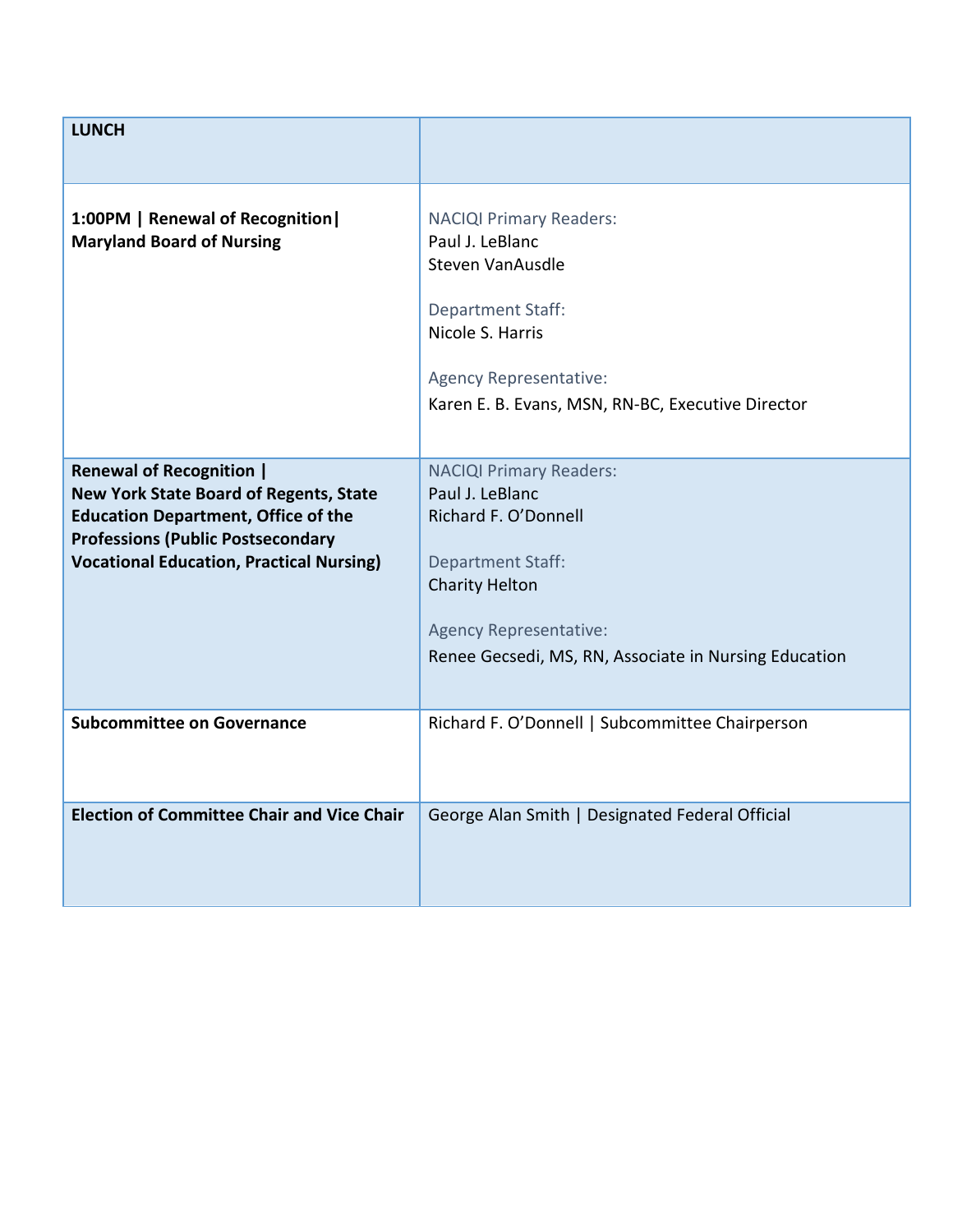Attachment B

# **Report of the Meeting**

# **National Advisory Committee on Institutional Quality and Integrity (NACIQI)**

**February 27, 2020**



**/s/ Arthur E. Keiser, Ph.D., Chair**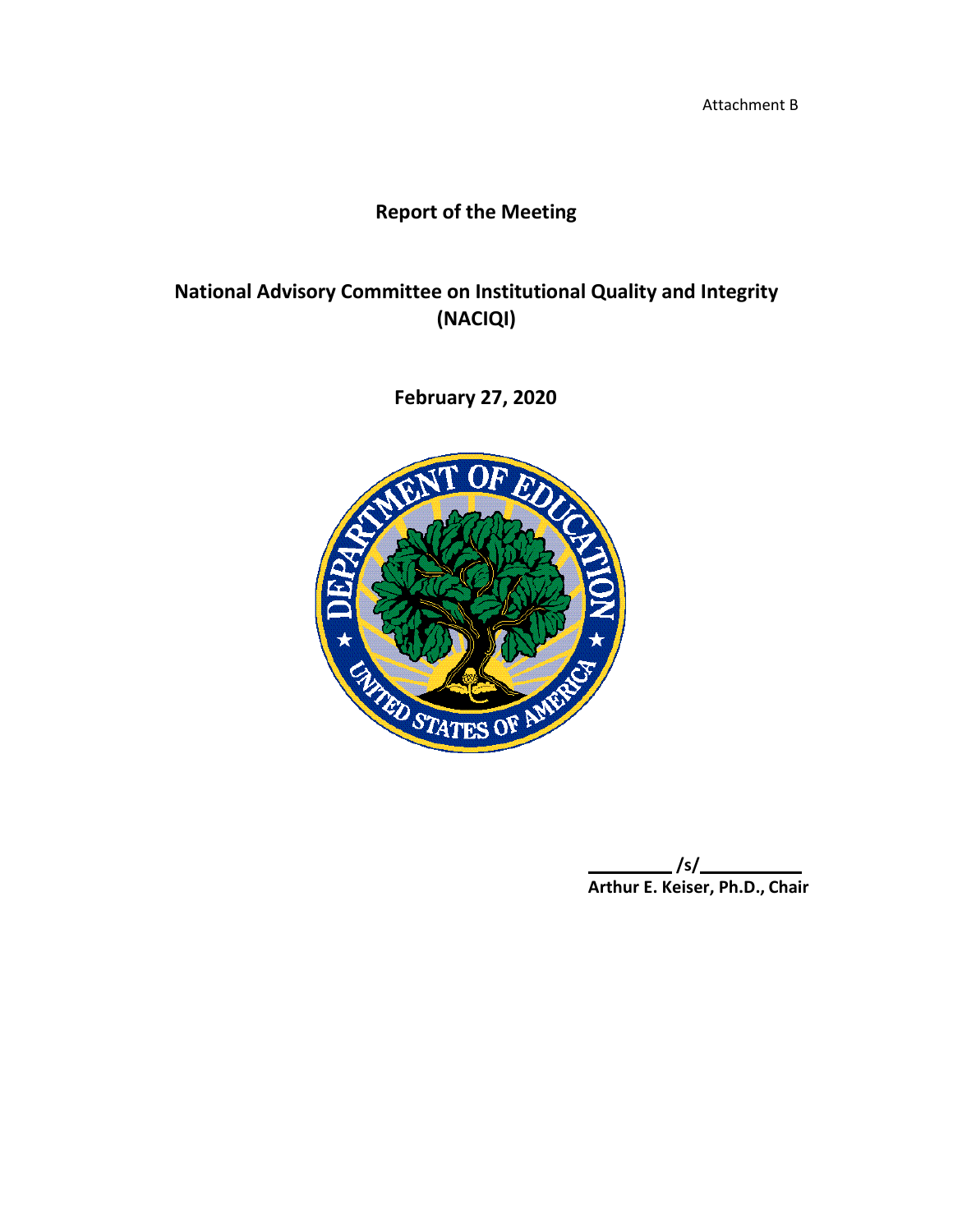## **TABLE OF CONTENTS**

| SUBCOMMITTEE ON GOVERNANCE AND POLITICAL INFLUENCE  9 |  |
|-------------------------------------------------------|--|
|                                                       |  |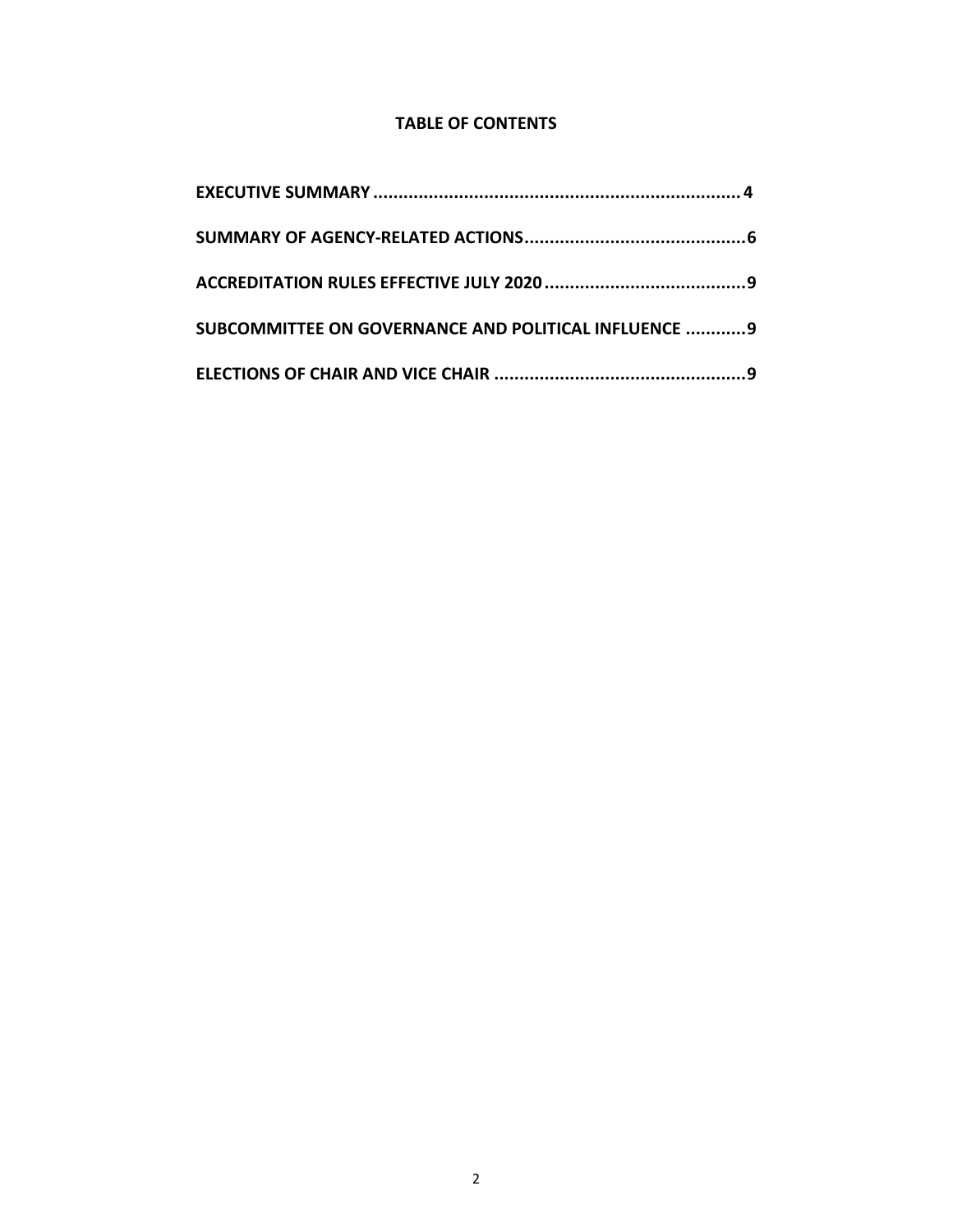## **DISCLAIMER**

This report summarizes the deliberations of the National Advisory Committee on Institutional Quality and Integrity (NACIQI) at its February 27, 2020 meeting. The NACIQI is an advisory committee established by the Higher Education Opportunity Act of 2008 and is subject to the Federal Advisory Committee Act. This report represents the views of the NACIQI. The report has not been reviewed for approval by the Department of Education, and therefore, the report's recommendations do not purport to represent the views of the Department.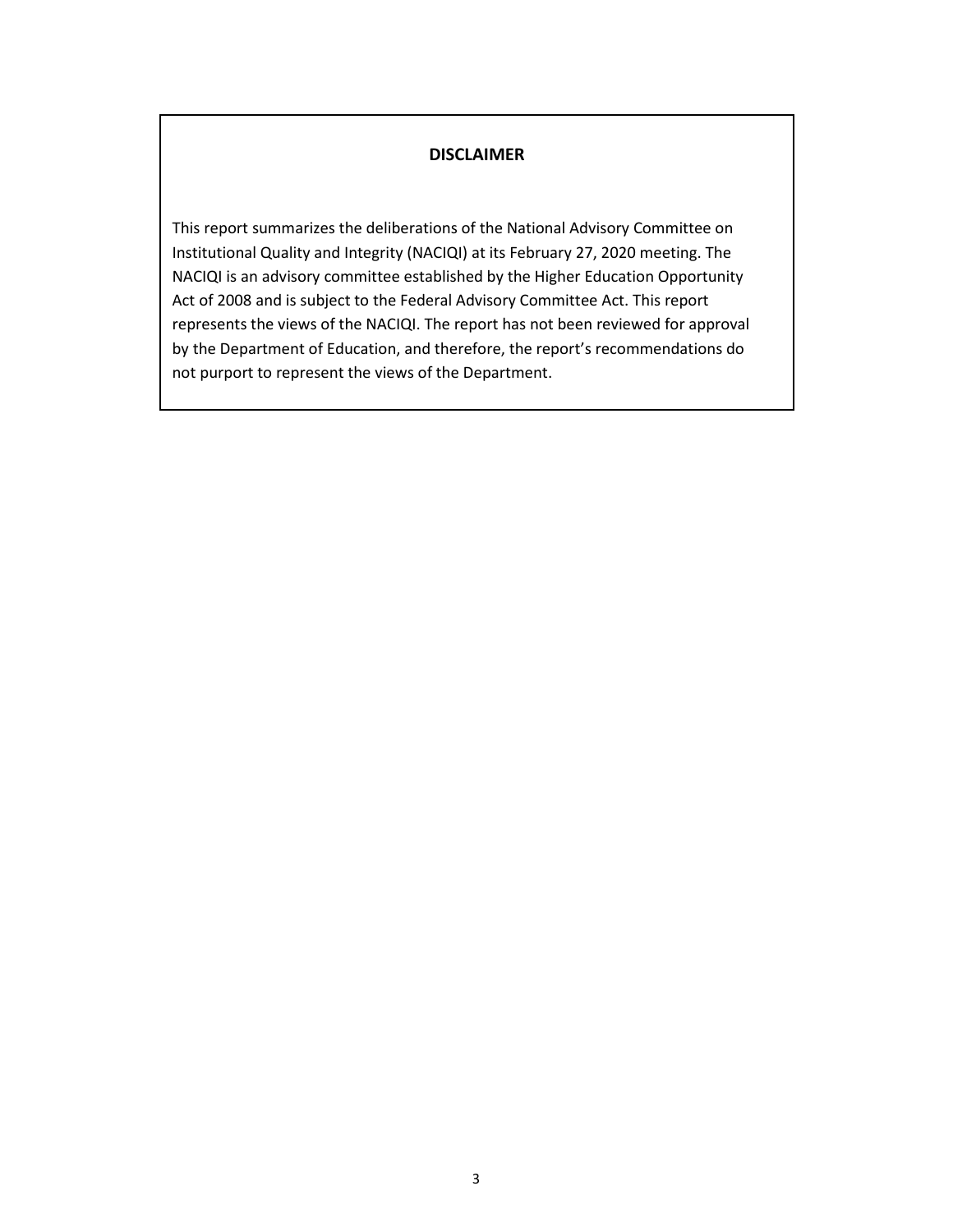## <span id="page-11-0"></span>**EXECUTIVE SUMMARY**

NACIQI was most recently authorized by Section 106 of the Higher Education Opportunity Act of 2008. NACIQI's primary functions include advising the Secretary of Education on the establishment and enforcement of criteria for recognition of accrediting agencies under Subpart 2 of Part H, Title IV, of the Higher Education Act of 1965, as amended (HEA), as well as the recognition of specific accrediting agencies or associations or a specific State approval agency. The NACIQI also advises the Secretary on the eligibility and certification process for institutions of higher education under Title IV, of the HEA, including the relationship between accreditation of institutions of higher education and the certification and eligibility of such institutions, and state licensing responsibilities with respect to such institutions.

NACIQI met on February 27, 2020 at the Embassy Suites-Old Town Alexandria, 1900 Diagonal Road, Alexandria, VA to carry out its responsibilities to advise the senior Department official with respect to the recognition of accrediting agencies.

NACIQI reviewed the following types of applications at its February 27, 2020 meeting:

- Four applications for renewal of recognition from accrediting agencies;
- One compliance report from an accrediting agency;
- One initial application for recognition from an accrediting agency; and
- One request for an expansion of scope from an accrediting agency.

NACIQI reviews all information submitted by an agency in support of its petition, the staff analysis and report, and third-party comments.

Chairman Arthur Keiser opened the meeting and welcomed the Committee (including those newly appointed by the Secretary) and members of the public.

Diane Auer Jones, Principal Deputy Under Secretary Delegated the Duties to Perform the Duties of Under Secretary, updated the Committee regarding the Department's accreditation rules that will take effect July 1, 2020.

The Subcommittee on Governance and Political Influence, chaired by Richard F. O'Donnell, tabled its scheduled report until the Fall 2020 meeting.

The Acting Executive Director of NACIQI and Designated Federal Official, George Alan Smith, facilitated elections for the Committee Chair and Vice Chair. Arthur Keiser was re-elected as Chair and Claude O. Pressnell, Jr. was elected as Vice Chair.

NACIQI members in attendance for all or part of the meeting included: Arthur Keiser (Chair), Kathleen Sullivan Alioto, Ronnie L. Booth, Wallace E. Boston, Amanda Delekta, Jill Derby, David E. Eubanks, Paul J. Leblanc, D. Michael Lindsay, Richard F. O'Donnell, Mary Ellen Petrisko, Claude O. Pressnell, Jr., Steven VanAusdle, and Ralph Wolff.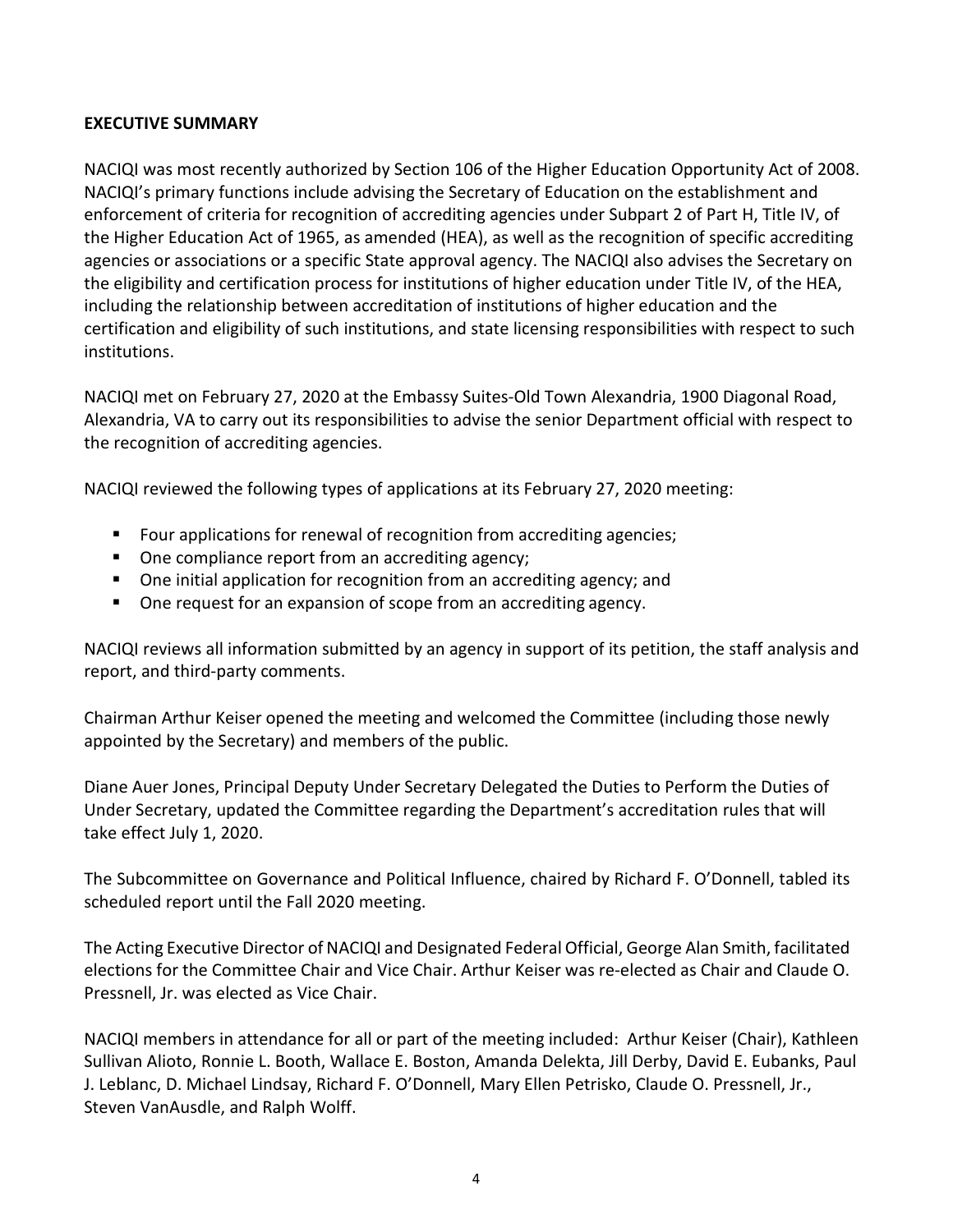U.S. Department of Education representatives who participated in the meeting included: NACIQI Acting Executive Director and Designated Federal Official George Alan Smith; Accreditation Director Herman Bounds; Office of the General Counsel staff members Angela Sierra and Donna Mangold; and accreditation staff members Elizabeth Daggett, Nicole S. Harris, Charity Helton, Jass Holt, Valerie Lefor, Stephanie McKissic, Karmon Simms-Coates, and Michael Stein.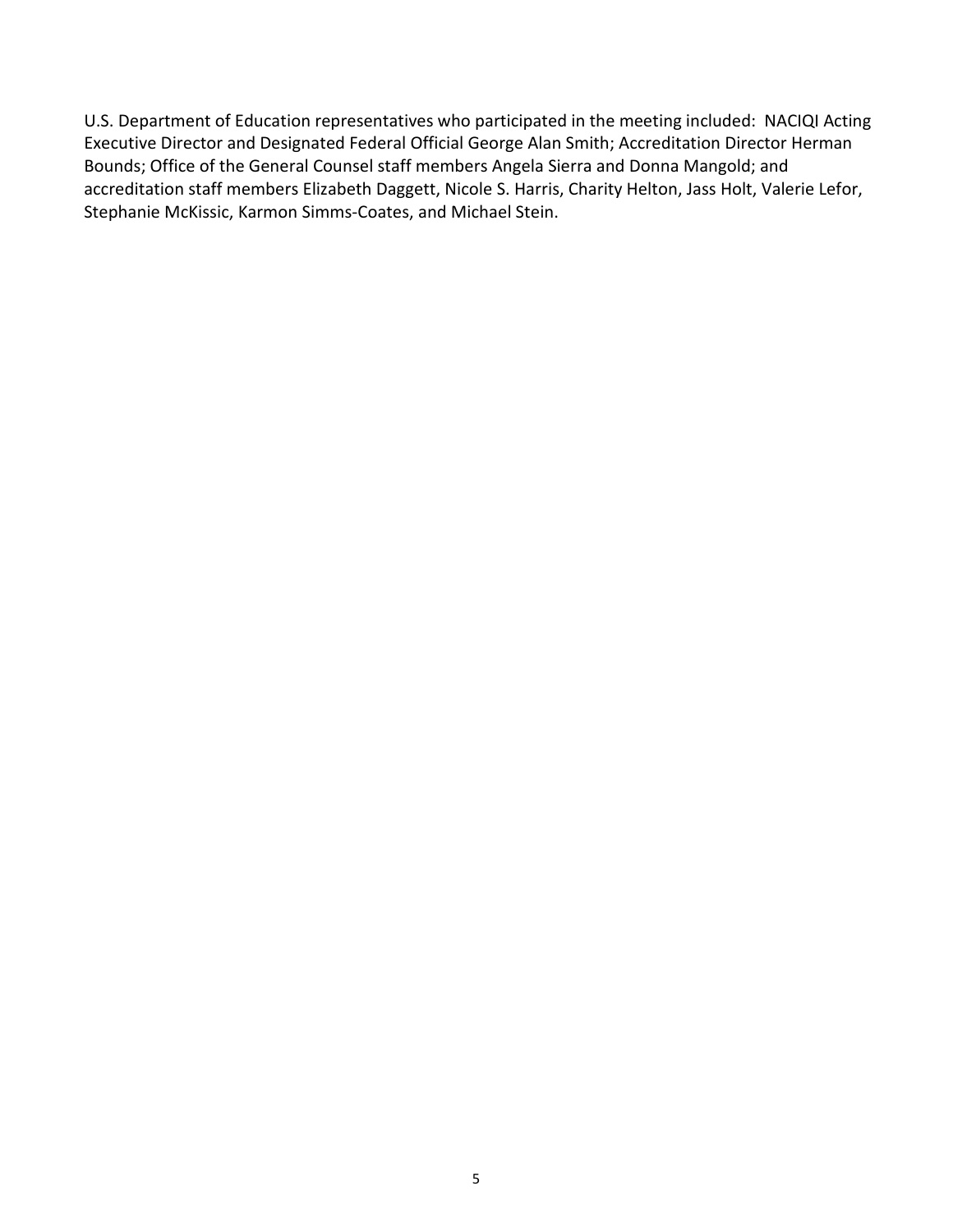#### <span id="page-13-0"></span>**SUMMARY OF AGENCY-RELATED ACTIONS**

(\*In alphabetical order.)

The following agencies were acted on under NACIQI's consent agenda:

#### **Compliance Report | Accrediting Agency**

#### **Oklahoma Department of Career and Technology Education (ODCTE)**

Action for Consideration: Compliance report Recommendation: Vote: 13-0 Renew the agency's recognition for four years. NACIQI Primary Readers:

- **Kathleen Sullivan Alioto**
- Richard F. O'Donnell

#### **Renewal of Recognition | Accrediting Agencies**

## **Kansas State Board of Nursing**

Action for Consideration: Renewal of recognition Recommendation: Vote: 13-0 Renew the agency's recognition for four years. NACIQI Primary Readers:

- **Kathleen Sullivan Alioto**
- **Brian W. Jones**

#### **Pennsylvania State Board of Career and Technical Education**

Action for Consideration: Renewal of recognition Recommendation: Vote: 13-0 Renew the agency's recognition for four years. NACIQI Primary Readers:

- **Brian W. Jones**
- Ralph Wolff

The following agencies were acted on using NACIQI's standard review procedures:

#### **Initial Recognition | Accrediting Agency**

#### **National Nurse Practitioner Residency and Fellowship Training Consortium**

Action for Consideration: Initial recognition Recommendation: Vote: 13-0 Grant the agency initial recognition for a period of five years. NACIQI Primary Readers:

- **Jill Derby**
- **Claude O. Pressnell, Jr.**

Representatives of the Agency:

- Kerry Bamrick, MBA, NNPRFTC Executive Director
- Lucien Capone III, J.D., Accreditation Consultant
- Margaret Flinter, Ph.D., Chair, NNPRFTC Board of Directors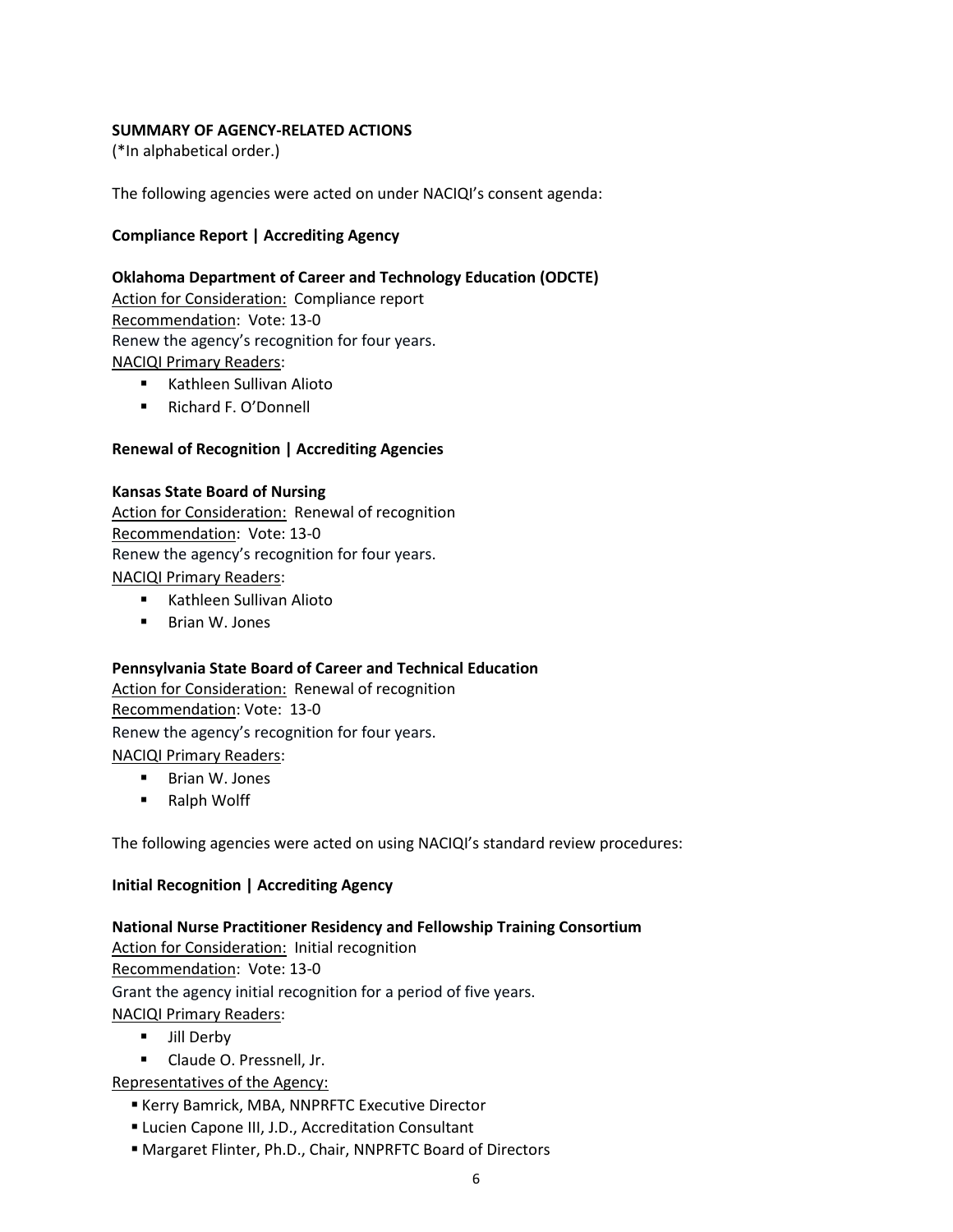- DoQuyen Huynh, DNP, Chair, NNPRFTC Accreditation Commission
- Mark Masselli, President and CEO, Community Health Center Inc.

#### Third Party Comment:

Craig Kennedy, President and CEO, Medicaid Health Plans of America

#### **Expansion of Scope | Accrediting Agency**

#### **Association for Biblical Higher Education, Commission on Accreditation**

Action for Consideration: Expansion of scope

Recommendation: Vote: 13-0

Recommend approval of the agency's request for an expansion of scope to include the accreditation of graduate certificates, and master's degrees. Continue the agency's recognition as a nationally recognized accrediting agency at this time and require the agency to come into compliance within 12 months with the criterion listed below and submit a compliance report due 30 days thereafter that demonstrates the agency's compliance.

**[602.15(a)(2)]--**The agency does not meet the requirements of this section of the criteria. The agency must provide documentation demonstrating the training of all appeal panel members, a decision making body of the agency, on distance education pursuant to the criteria which requires competent and knowledgeable individuals, qualified by education and experience in their own right and trained by the agency on their responsibilities, as appropriate for their roles, regarding the agency's standards, policies, and procedures, to conduct its on-site evaluations, apply or establish its policies, and make its accrediting and pre-accrediting decisions, including, if applicable to the agency's scope, their responsibilities regarding distance education and correspondence education.

#### NACIQI Primary Readers:

- **Claude O. Pressnell, Jr.**
- Ralph Wolff

Representatives of the Agency:

- Kevin Hester, Ph.D., Chair
- Ronald Kroll, Ed.D., Director
- Shane Wood, Ph.D., Associate Director

#### **Renewal of Recognition | Accrediting Agencies**

#### **Maryland Board of Nursing**

Action for Consideration: Renewal of recognition NACIQI Recommendation: Vote: 12-1

Continue the Maryland Board of Nursing's (agency) recognition as a state approval agency for nurse education at this time, and require the agency to come into compliance within 12 months with the criteria listed below, and submit a compliance report due 30 days thereafter that demonstrates the agency's compliance.

**[3a.]--**The agency does not meet the requirements of the criteria. The agency must provide the Practice and Education Committee report (described in Criteria 2) for the decision letter provided as evidence to demonstrate the application of its full review of the approval process.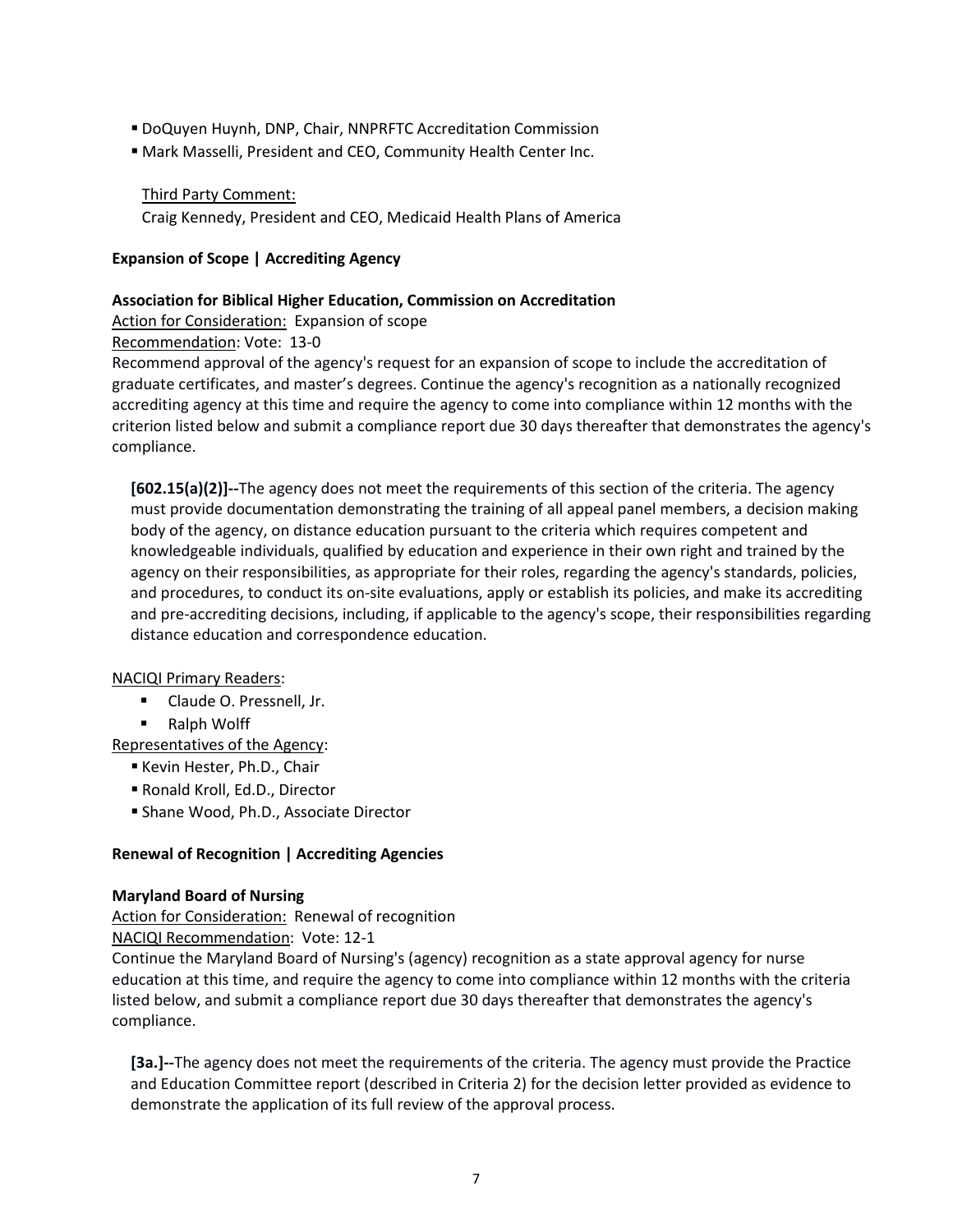**[3d.]--**The agency does not meet the requirements of the criteria. The agency must provide evidence of the execution of the provided action plan; application and review of the Maryland Board of Nursing's newly created standard/regulation/policy regarding the enforcement of a school's ethical practices, including recruitment and advertising by providing it as evidence; a completed self-study, pursuant to the newly created COMAR regulations/guidelines; a survey report; Practice and Education Committee report; and the Board decision letter from the same institution to demonstrate this enforcement.

**[3g.]--**The agency does not meet the requirements of the criteria. The agency must provide the corrective action plan formulated to address the delinquencies in completing the required site visits within the required 5-year period to demonstrate compliance with the Code of Maryland Regulations (COMAR) requirements. The agency must also provide evidence of the execution of the action plan. Further, the agency needs to clarify the discrepancies surrounding the number of approved nursing education programs identified by the agency within the petition responses to the Department and the actual number of approved nursing education programs documented by the screen shot of the agency website and site visit schedule provided as evidence. Lastly, the agency must demonstrate initial and periodic on-site inspections of each school of nursing it accredits/approves.

#### NACIQI Primary Readers:

- **Paul J. Leblanc**
- **Steven VanAusdle**

Representatives of the Agency:

- Michael Conti, J.D., Maryland Office of the Attorney General
- **Karen E.B. Evans, MSN, RN-BC, Executive Director**
- **Sheila Green, Ph.D.**
- **Patricia Kennedy, Ph.D.**

## **New York State Board of Regents, State Education Department, Office of the Professions (Public Postsecondary Vocational Education, Practical Nursing)**

Action for Consideration: Renewal of recognition

Committee Recommendation: Vote: 13-0

Continue the agency's recognition as a nationally recognized accrediting agency at this time and require the agency to come into compliance within 12 months with the criteria listed below and submit a compliance report due 30 days thereafter that demonstrates the agency's compliance.

**[603.24(b)(1)(i)]—**The state has not yet brought its advisory board into compliance with the compositional requirements of its by-laws and this criterion. The state's solutions to having student involvement on the advisory board seems acceptable and in accord with the state criteria; however, the state must demonstrate through the application of its policy that it has reached compliance in this area.

#### NACIQI Primary Readers:

**Paul J. Leblanc** 

■ Richard F. O'Donnell

Representatives of the Agency:

**Renee Gecsedi, MS, RN, Associate in Nursing Education**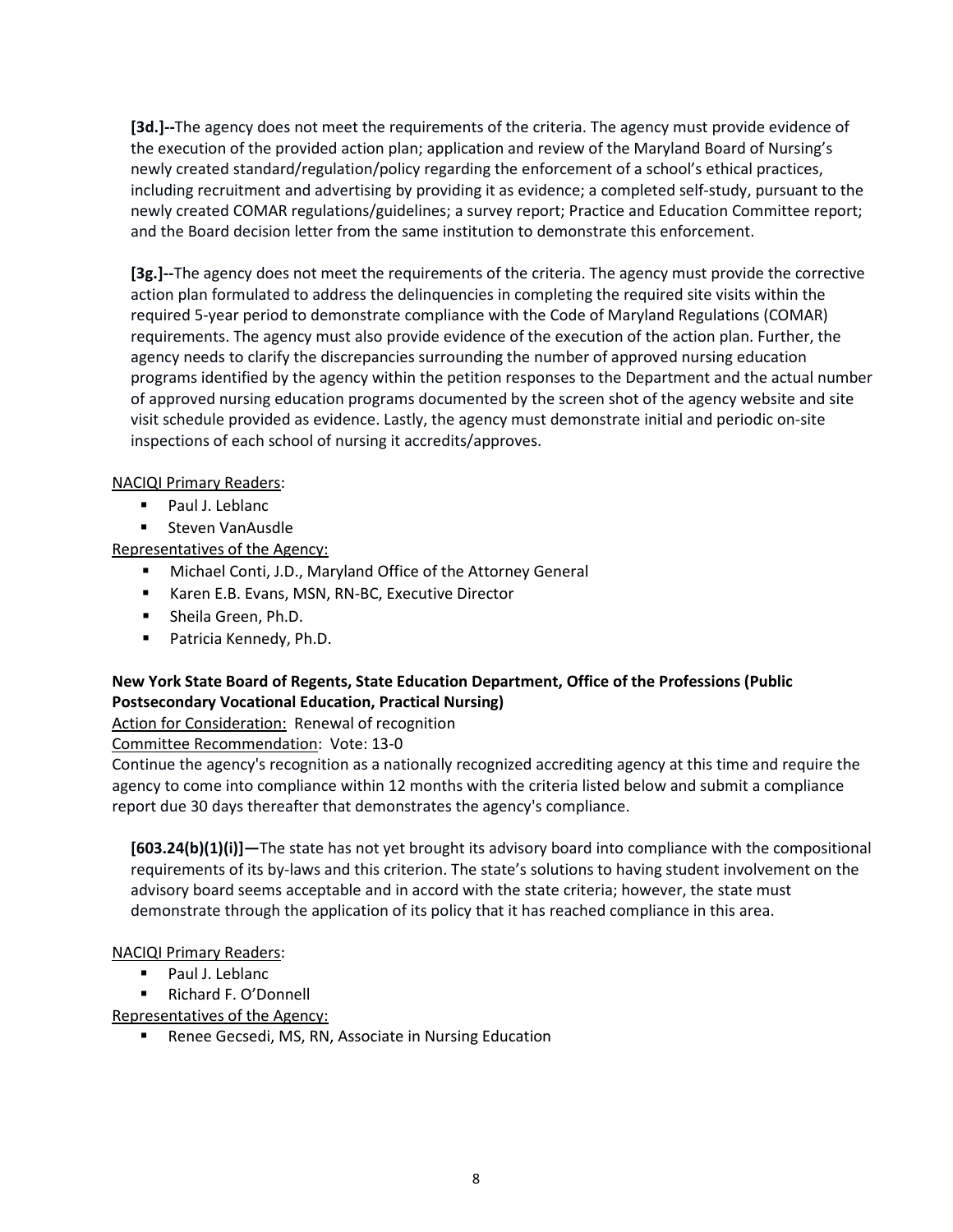#### **ACCREDITATION RULES EFFECTIVE JULY 2020**

Diane Auer Jones, Principal Deputy Under Secretary Delegated the Duties to Perform the Duties of the Under Secretary, addressed NACIQI and the public regarding the impending new Accreditation Rules that will take effect July 1, 2020.

#### Third Party Comment:

1) Bernard Fryshman, Executive Director, Association of Advanced Rabbinical and Talmudic **Schools** 

#### **SUBCOMMITTEE ON GOVERNANCE AND POLITICAL INFLUENCE**

The Subcommittee on Governance, chaired by Richard F. O'Donnell, tabled its scheduled report until the Fall 2020 meeting.

#### **ELECTIONS OF CHAIR AND VICE CHAIR**

The Acting Executive Director of NACIQI and Designated Federal Official, George Alan Smith, facilitated elections for the Committee Chair and Vice Chair. Arthur Keiser was re-elected as Chair and Claude O. Pressnell, Jr. was elected as Vice Chair.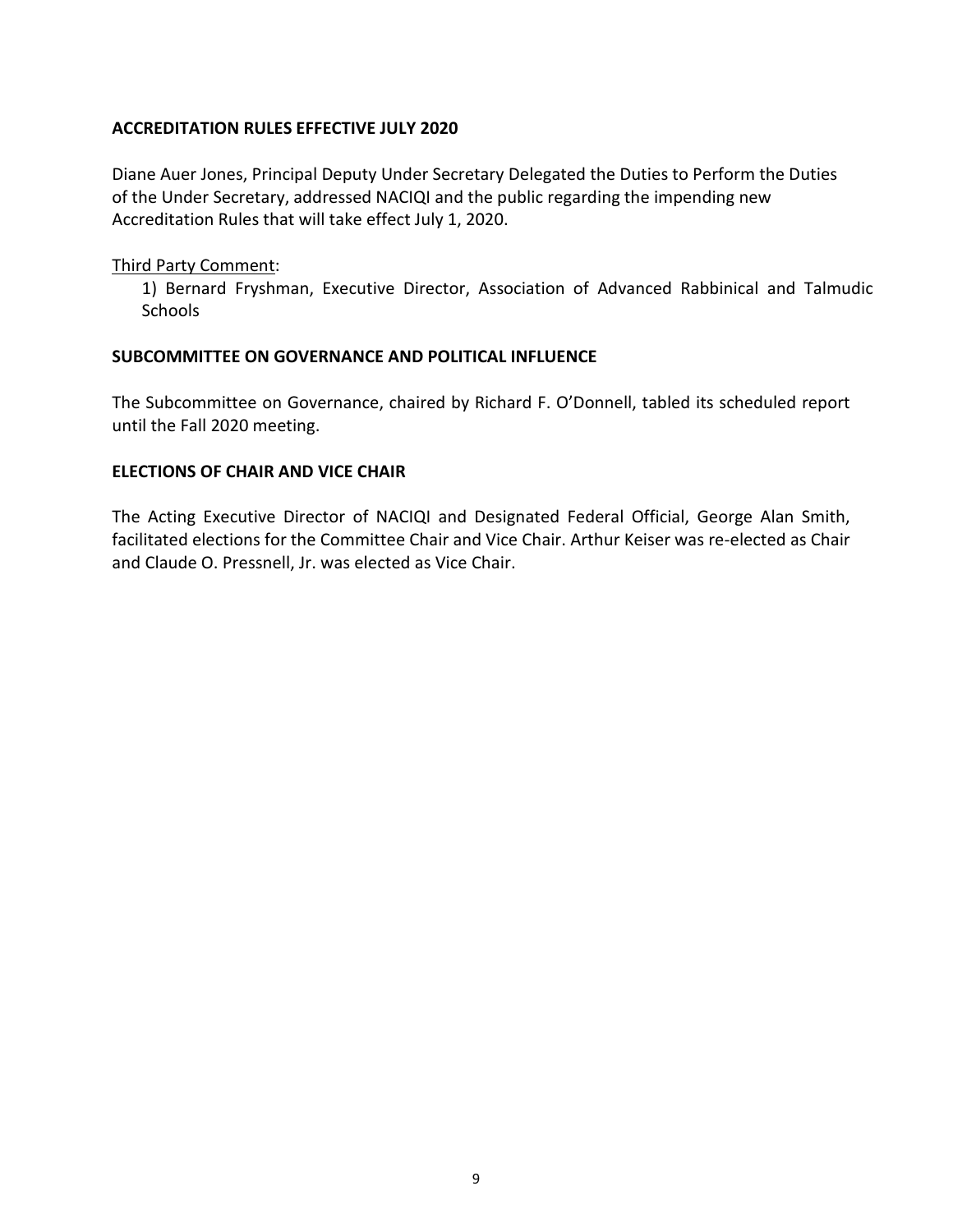ATTACHMENT C



U.S. Department of Education Office of Postsecondary Education

## **NATIONAL ADVISORY COMMITTEE ON INSTITUTIONAL QUALITY AND INTEGRITY (NACIQI)**

July 29 & 30, 2020 9:00AM-5:00PM

## **WebEx Virtual Platform Links for Public Attendees**

**Registration Link for Wednesday, July 29, 2020**

[https://ems8.intellor.com?do=register&t=1&p=827612](https://ems8.intellor.com/?do=register&t=1&p=827612)

## **Registration Link for Thursday, July 30, 2020**

## *PLEASE NOTE:*

*\*D[ates and times listed for agenda items are subject to chan](https://ems8.intellor.com/?do=register&t=1&p=827610)ge. \*Participation links for ED Staff and NACIQI Members are different than those listed above.*

| Wednesday, July 29, 2020<br>9:00AM   Welcome and Introductions                   | George Alan Smith   NACIQI Executive Director<br>Arthur E. Keiser   NACIQI Chairperson                                                                                                                                |
|----------------------------------------------------------------------------------|-----------------------------------------------------------------------------------------------------------------------------------------------------------------------------------------------------------------------|
| <b>Consent Agenda and Procedures</b>                                             | Arthur E. Keiser   NACIQI Chairperson<br>Call for third-party oral comments<br>Call for removal of any items from the consent<br>agenda<br>Move and second consent agenda<br>Call for vote on the consent agenda<br>п |
| <b>Consent Agenda</b>                                                            | <b>NACIQI Primary Readers:</b>                                                                                                                                                                                        |
| 1) Renewal of Recognition   Missouri<br><b>State Board of Nursing (Missouri)</b> | Missouri-D. Michael Lindsay; Steven VanAusdle<br>Puerto Rico-Ronnie L. Booth; Richard F. O'Donnell                                                                                                                    |
| 2) Renewal of Recognition   Puerto                                               | <b>Department Staff:</b>                                                                                                                                                                                              |
| <b>Rico State Agency for the Approval</b><br>of Public Postsecondary             | Missouri-Michael Stein                                                                                                                                                                                                |
| <b>Vocational, Technical Institutions</b>                                        | Puerto Rico-Stephanie McKissic                                                                                                                                                                                        |
| and Programs (Puerto Rico)                                                       | <b>Agency Representatives:</b>                                                                                                                                                                                        |
|                                                                                  | Missouri                                                                                                                                                                                                              |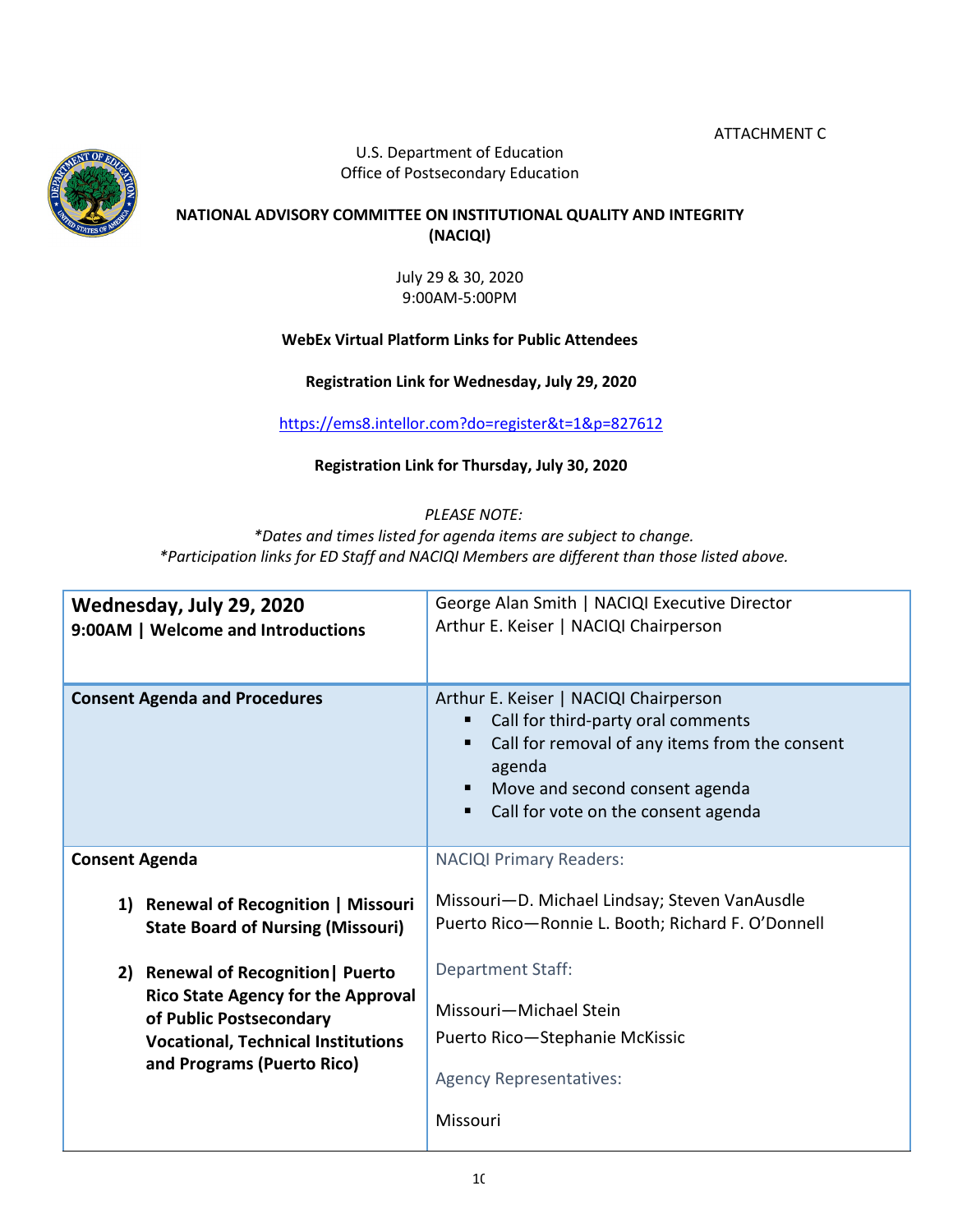|                                                                                                                             | Bibi Schultz, Director of Education                                                                                                                                                                                                                                                                                                                                                                                                                                                                                          |  |
|-----------------------------------------------------------------------------------------------------------------------------|------------------------------------------------------------------------------------------------------------------------------------------------------------------------------------------------------------------------------------------------------------------------------------------------------------------------------------------------------------------------------------------------------------------------------------------------------------------------------------------------------------------------------|--|
|                                                                                                                             | Sarah Barickman, Education Specialist                                                                                                                                                                                                                                                                                                                                                                                                                                                                                        |  |
|                                                                                                                             | Lori Scheidt, Executive Director                                                                                                                                                                                                                                                                                                                                                                                                                                                                                             |  |
|                                                                                                                             | <b>Puerto Rico</b>                                                                                                                                                                                                                                                                                                                                                                                                                                                                                                           |  |
|                                                                                                                             | Eligio Hernandez, Secretary of Education, Puerto Rico                                                                                                                                                                                                                                                                                                                                                                                                                                                                        |  |
| <b>Standard Review Procedures</b>                                                                                           | Arthur E. Keiser   NACIQI Chairperson<br>Primary readers introduce agency application<br>Department staff provides briefing<br>٠<br>Agency representatives provide comments<br>٠<br>Questions by NACIQI followed by response and<br>٠<br>comment from agency<br>Third-party comments<br>٠<br>Agency responds to third-party comments<br>٠<br>Department staff responds to agency and third-party<br>٠<br>comments<br>Discussion and vote                                                                                     |  |
| <b>Review of Agency Recognition During the</b><br><b>Period of Recognition   Higher Learning</b><br><b>Commission (HLC)</b> | <b>NACIQI Primary Readers:</b><br>Paul J. LeBlanc<br>Mary Ellen Petrisko                                                                                                                                                                                                                                                                                                                                                                                                                                                     |  |
|                                                                                                                             | Department:<br>Robert L. King, Assistant Secretary for Postsecondary<br>Education                                                                                                                                                                                                                                                                                                                                                                                                                                            |  |
|                                                                                                                             | <b>Agency Representatives:</b>                                                                                                                                                                                                                                                                                                                                                                                                                                                                                               |  |
|                                                                                                                             | Barbara Gellman-Danley, President, Higher Learning<br>Commission<br>Joanne Burrows, Chair of the Board of Trustees,<br>п<br><b>Higher Learning Commission</b><br>Anthea Sweeney, Vice President of Legal and<br>Regulatory Affairs, Higher Learning Commission<br>Marla Morgen, Associate Vice President of Legal and<br>٠<br>Regulatory Affairs, Higher Learning Commission<br>David Wissmann, Former Trustee, Higher Learning<br>٠<br>Commission<br>Julie Miceli, Partner, Husch Blackwell<br>٠<br>Third-Party Commenters: |  |
|                                                                                                                             | David Halperin, Attorney and Counselor                                                                                                                                                                                                                                                                                                                                                                                                                                                                                       |  |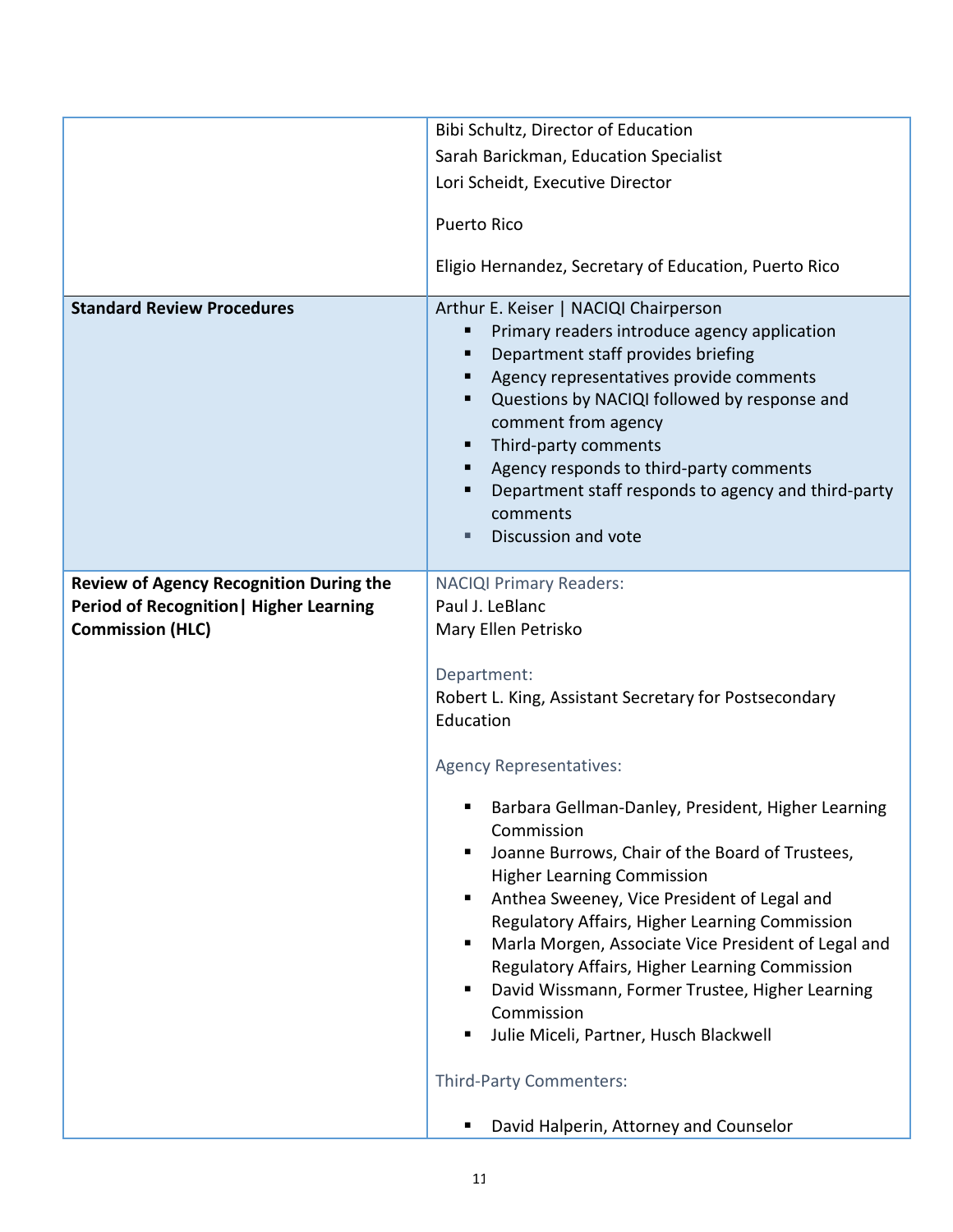|                                                                                                                                                     | Robert J. Infusino, Former Student, Illinois Institute of<br>п<br>Art<br>Amy Laitinen, Director of Higher Education, New<br>America<br>Clare McCann, Deputy Director for Federal Higher<br><b>Education Policy, New America</b><br>Ben Miller, Vice-President, Postsecondary Education,<br><b>Center for American Progress</b><br>Bob Shireman, Director of Higher Education<br>Excellence and Senior Fellow, The Century<br>Foundation<br>Jamienne S. Studley, President & CEO, WASC Senior<br>٠<br><b>College and University Commission</b><br>Belle Wheelan, President & CEO, Southern<br>Association of Colleges and Schools Commission on<br>Colleges |
|-----------------------------------------------------------------------------------------------------------------------------------------------------|------------------------------------------------------------------------------------------------------------------------------------------------------------------------------------------------------------------------------------------------------------------------------------------------------------------------------------------------------------------------------------------------------------------------------------------------------------------------------------------------------------------------------------------------------------------------------------------------------------------------------------------------------------|
| LUNCH   12:00-1:00PM                                                                                                                                |                                                                                                                                                                                                                                                                                                                                                                                                                                                                                                                                                                                                                                                            |
| Renewal of Recognition   New York State<br><b>Board of Regents, State Education</b><br>Department, Office of the Professions<br>(Nursing Education) | <b>NACIQI Primary Readers:</b><br>Wallace (Wally) Boston<br>Anne D. Neal<br><b>Department Staff:</b><br>Charity Helton<br><b>Agency Representatives:</b><br>Sarah Benson, Deputy Commissioner, Office of the<br>Professions<br>Mei Zhou, Director, Professional Education<br>Renee Gecsedi, Associate in Nursing Education<br>Jeanne-Marie Havener, Associate in Nursing<br>Education                                                                                                                                                                                                                                                                      |
| Thursday, July 30, 2020<br>9:00AM   Welcome                                                                                                         | George Alan Smith   NACIQI Executive Director<br>Arthur E. Keiser   NACIQI Chairperson                                                                                                                                                                                                                                                                                                                                                                                                                                                                                                                                                                     |
| <b>Standard Review Procedures</b>                                                                                                                   | Arthur E. Keiser   NACIQI Chairperson<br>Primary readers introduce agency application<br>Department staff provides briefing<br>Agency representatives provide comments<br>Questions by NACIQI followed by response and<br>comment from agency                                                                                                                                                                                                                                                                                                                                                                                                              |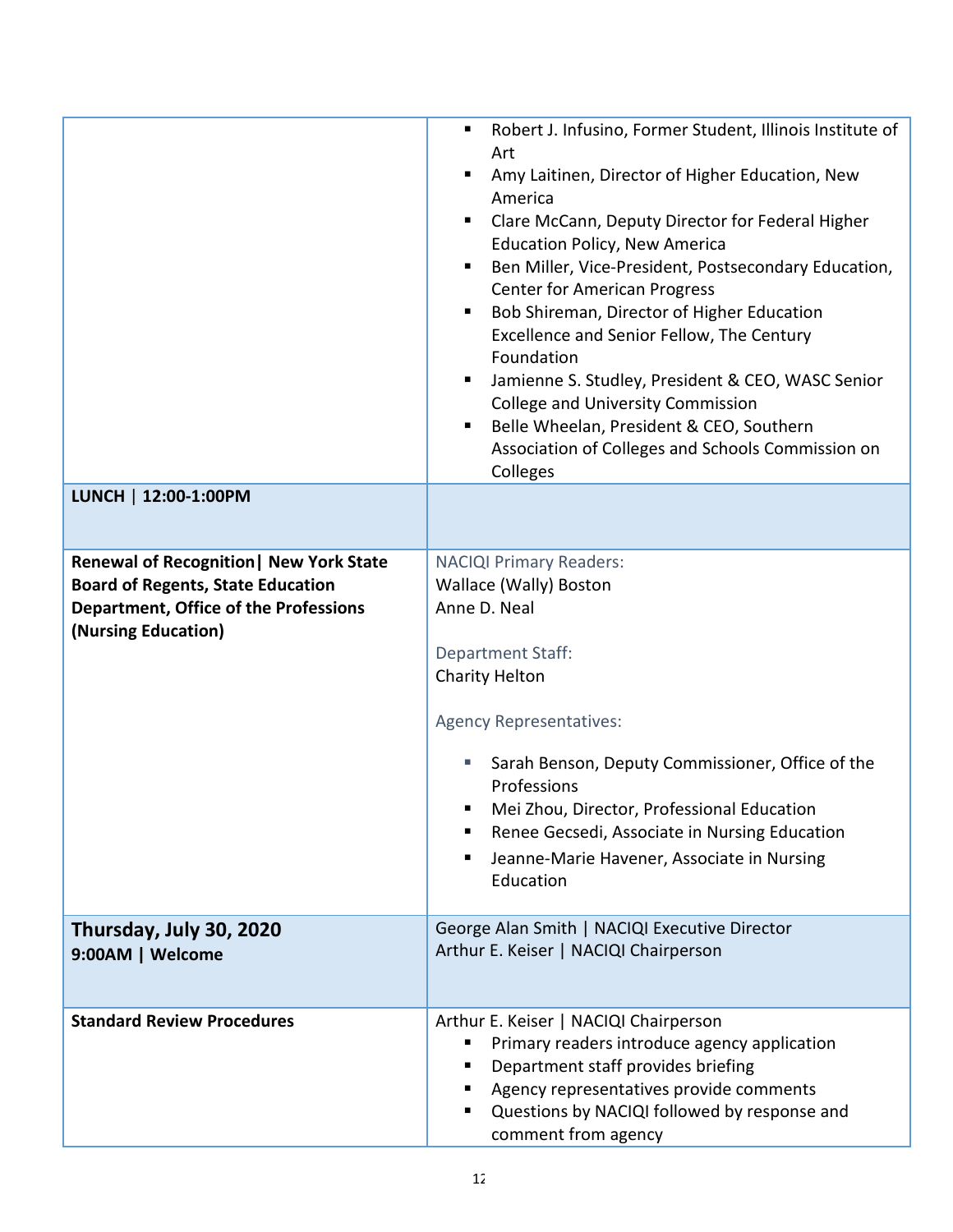|                                                                                                                                                                                                                                                            | Third-party comments<br>п<br>Agency responds to third-party comments<br>п<br>Department staff responds to agency and third-party<br>٠<br>comments<br>Discussion and vote                                                                                                                                                                                                                                                                                               |  |
|------------------------------------------------------------------------------------------------------------------------------------------------------------------------------------------------------------------------------------------------------------|------------------------------------------------------------------------------------------------------------------------------------------------------------------------------------------------------------------------------------------------------------------------------------------------------------------------------------------------------------------------------------------------------------------------------------------------------------------------|--|
| <b>Reorganization and Curriculum Change by</b><br><b>Federal Agencies and Institutions</b><br><b>U.S. Army Command and General Staff</b><br><b>College: Undergoing Substantive Change</b><br>(Curriculum Change)                                           | <b>NACIQI Primary Readers:</b><br>Amanda C. Delekta<br>Arthur E. Keiser<br><b>Department Staff:</b><br>Valerie Lefor<br><b>Agency Representative:</b><br>Jim Martin, Dean of Academics, U.S. Army Command and<br><b>General Staff College</b>                                                                                                                                                                                                                          |  |
| <b>Reorganization and Curriculum Change by</b><br><b>Federal Agencies and Institutions   National</b><br><b>Intelligence University: Undergoing</b><br><b>Substantive Change from Department of</b><br><b>Defense to Director of National Intelligence</b> | <b>NACIQI Primary Readers:</b><br>David A. Eubanks<br>Claude O. Pressnell, Jr.<br><b>Department Staff:</b><br>Valerie Lefor<br><b>Agency Representatives:</b><br>J. Scott Cameron, President, National Intelligence<br>п<br>University<br>John Gannon, Chair, Board of Visitors, National<br>Intelligence University<br>Terrence Markin, Provost, National Intelligence<br>٠<br>University<br>David Smith, Assistant Provost, National Intelligence<br>٠<br>University |  |
| <b>Subcommittee on Governance</b>                                                                                                                                                                                                                          | Richard F. O'Donnell   Subcommittee Chairman                                                                                                                                                                                                                                                                                                                                                                                                                           |  |
| <b>Presentation on Student Success</b>                                                                                                                                                                                                                     | David A. Eubanks   Committee Member                                                                                                                                                                                                                                                                                                                                                                                                                                    |  |
| Adjournment                                                                                                                                                                                                                                                | Arthur E. Keiser   Committee Chairperson                                                                                                                                                                                                                                                                                                                                                                                                                               |  |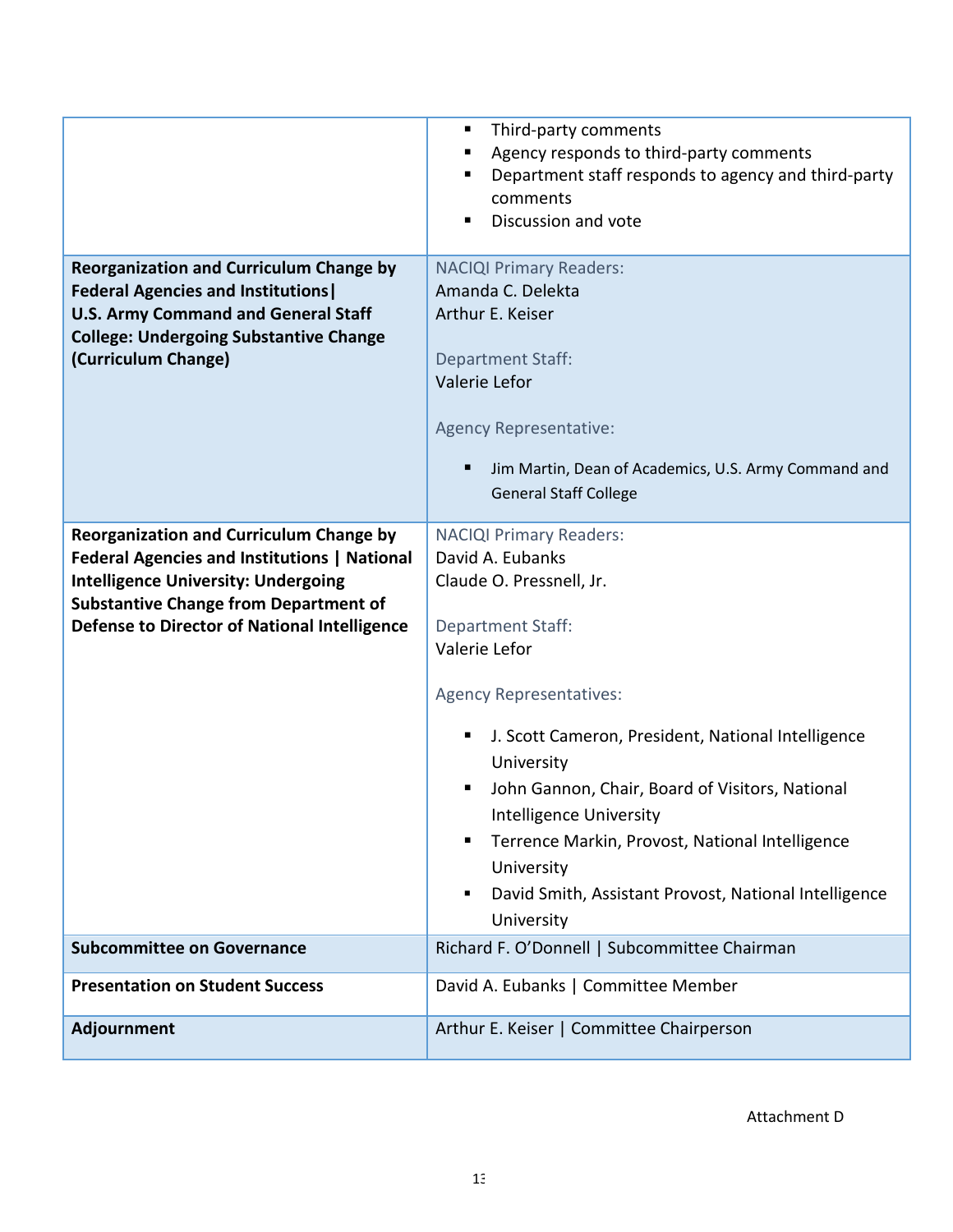**Report of the Meeting**

# **National Advisory Committee on Institutional Quality and Integrity (NACIQI)**

**July 29 & 30, 2020**



**/s/ Arthur E. Keiser, Ph.D., Chair**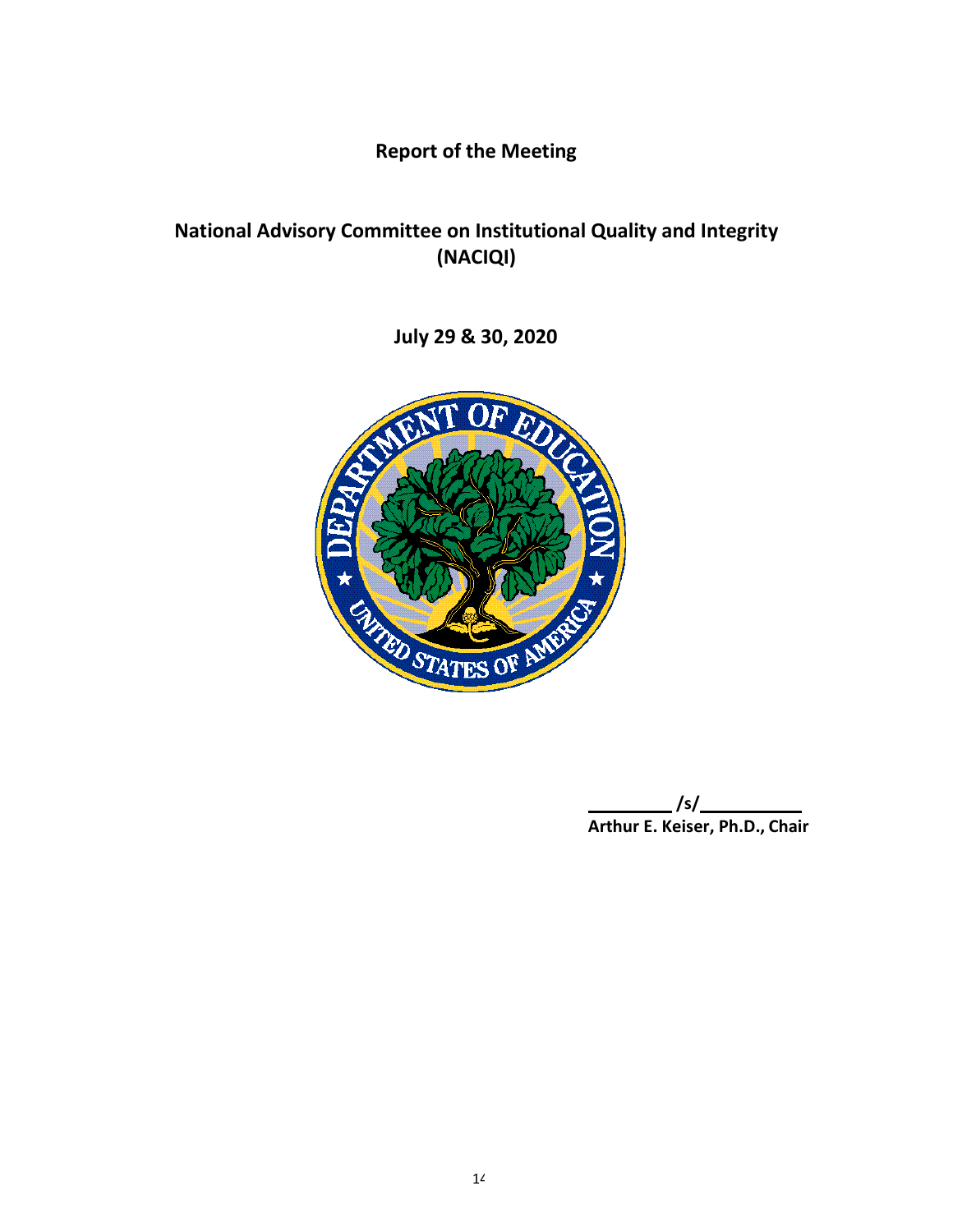## **TABLE OF CONTENTS**

| SUBCOMMITTEE ON GOVERNANCE AND POLITICAL INFLUENCE 8 |
|------------------------------------------------------|
|                                                      |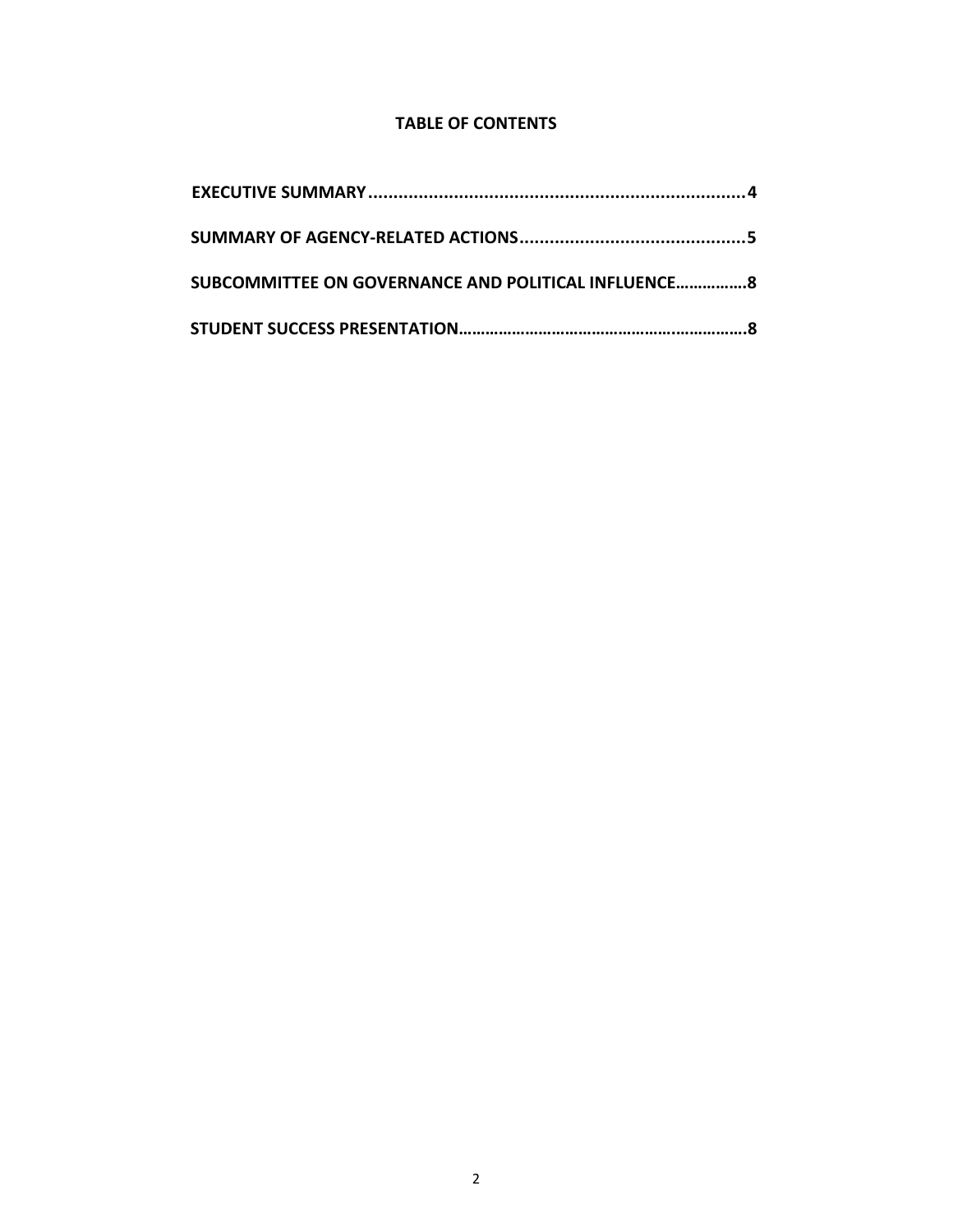#### **DISCLAIMER**

This report summarizes the deliberations of the National Advisory Committee on Institutional Quality and Integrity (NACIQI) at its virtual July 29 & 30, 2020 meeting. The NACIQI is an advisory committee established by the Higher Education Opportunity Act of 2008 and is subject to the Federal Advisory Committee Act. This report represents the views of the NACIQI. The report has not been reviewed for approval by the Department of Education, and therefore, the report's recommendations do not purport to represent the views of the Department.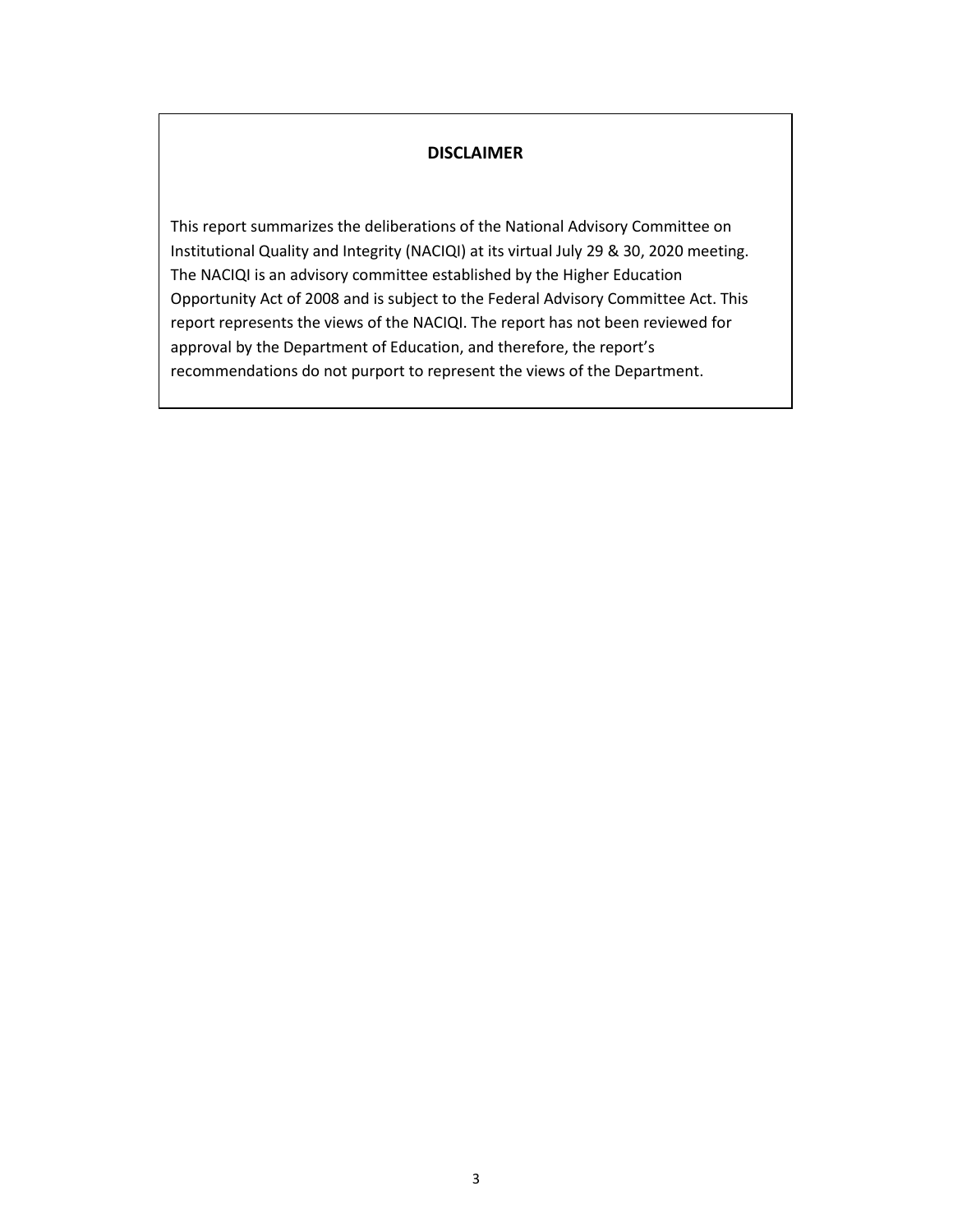## EXECUTIVE SUMMARY

NACIQI was most recently authorized by Section 106 of the Higher Education Opportunity Act of 2008. NACIQI's primary functions include advising the Secretary of Education on the establishment and enforcement of criteria for recognition of accrediting agencies under Subpart 2 of Part H, Title IV, of the Higher Education Act of 1965, as amended (HEA), as well as the recognition of specific accrediting agencies or associations or a specific State approval agency. The NACIQI also advises the Secretary on the eligibility and certification process for institutions of higher education under Title IV, of the HEA, including the relationship between accreditation of institutions of higher education and the certification and eligibility of such institutions, and state licensing responsibilities with respect to such institutions.

NACIQI met virtually on July 29 & 30, 2020, through the WebEx platform to carry out its responsibilities to advise the senior Department official (SDO) with respect to the recognition of accrediting agencies.

NACIQI reviewed the following types of applications at its July 29 & 30, 2020, meeting:

Three applications for renewal of recognition from accrediting agencies; Two applications for reorganization and curriculum change by Federal agencies and institutions; and One review of an agency recognition during the period of recognition.

NACIQI reviews all information submitted by an agency in support of its petition, the staff analysis and report, and third-party comments.

Chairman Arthur Keiser opened the virtual meeting and welcomed the Committee and members of the public.

The Subcommittee on Governance and Political Influence, chaired by Richard F. O'Donnell, submitted its report for the Secretary's review.

Committee member David A. Eubanks presented on Student Success; consequently, a subcommittee was formed on the topic.

NACIQI members in attendance for all or part of the meeting included: Arthur Keiser (Chair), Kathleen Sullivan Alioto, Ronnie L. Booth, Wallace E. Boston, Amanda C. Delekta, Jill Derby, David A. Eubanks, George French, Brian Jones, Paul J. Leblanc, D. Michael Lindsay, Anne D. Neal, Richard F. O'Donnell, Mary Ellen Petrisko, Claude O. Pressnell, Jr., Steven VanAusdle, and Ralph Wolff.

U.S. Department of Education representatives who participated in the meeting included: NACIQI Executive Director and Designated Federal Official George Alan Smith; Accreditation Director Herman Bounds; Office of the General Counsel staff member Donna Mangold; and accreditation staff members Elizabeth Daggett, Nicole S. Harris, Charity Helton, Jass Holt, Valerie Lefor, Reha Mallory, Stephanie McKissic, Karmon Simms-Coates, and Michael Stein.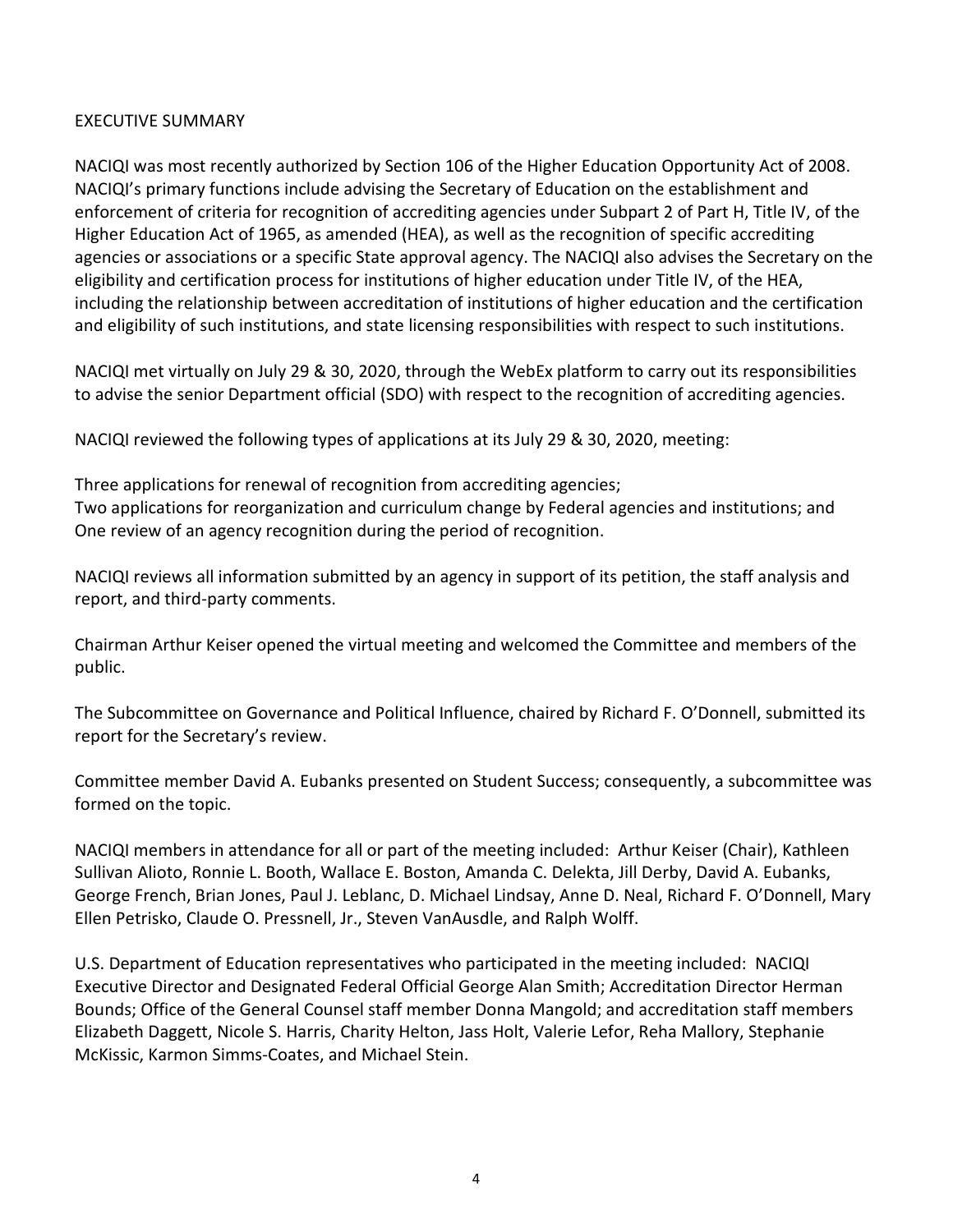# SUMMARY OF AGENCY-RELATED ACTIONS

The following agencies were acted on under NACIQI's consent agenda:

## **Renewal of Recognition | Accrediting Agencies**

#### **Missouri State Board of Nursing**

Action for Consideration:

• Renewal of Recognition

Recommendation:

- Renew the agency's recognition for four years.
- Vote "Yes": Unanimous

NACIQI Primary Readers:

- D. Michael Lindsay
- Steven VanAusdle

## **Puerto Rico State Agency for the Approval of Public Postsecondary Vocational, Technical Institutions and Programs**

Action for Consideration:

• Renewal of Recognition

Recommendation:

- Renew the agency's recognition for four years.
- Vote "Yes": Unanimous

NACIQI Primary Readers:

- Ronnie L. Booth
- Richard F. O'Donnell

The following agencies were acted on using NACIQI's standard review procedures:

## **Review of Agency Recognition During the Period of Recognition | Accrediting Agency**

#### **Higher Learning Commission**

Action for Consideration:

- Continue the agency's recognition as a nationally recognized accrediting agency at this time, and require the agency to come into compliance within 12 months with 34 C.F.R. §§ 602.18(c), 34 C.F.R. 602.25(a), 602.25(d), 602.25(e), and 602.25(f), and to submit a compliance report due 30 days thereafter that demonstrates the agency's compliance.
- Limit HLC's current recognition such that it may not accredit additional institutions of higher education that do not currently hold accreditation or preaccreditation status with the agency for the duration of the 12 month period pending a compliance determination by the (SDO).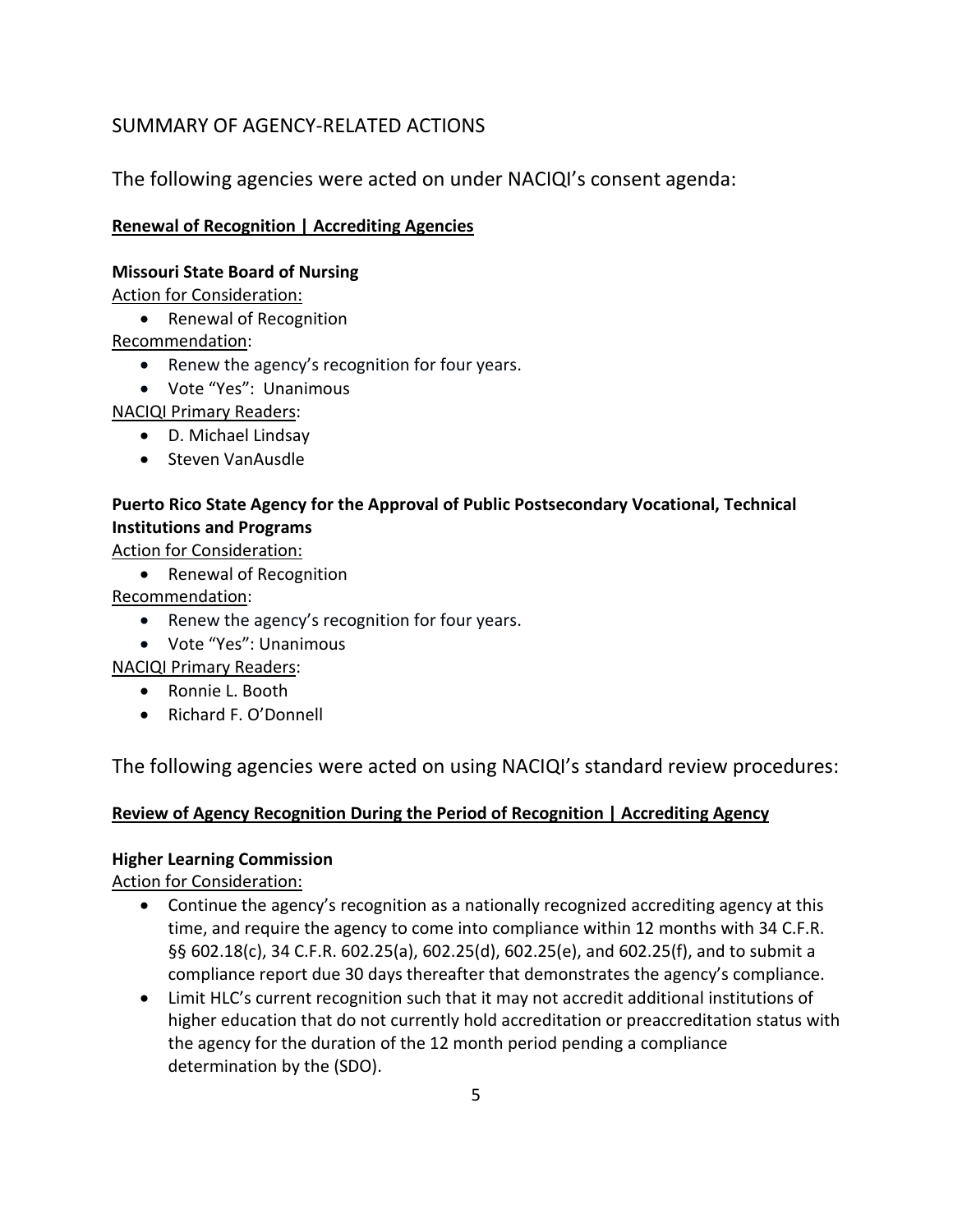$\circ$  Recommend that the compliance report include details on HLC's efforts to mitigate the negative effects of HLC's procedurally erroneous decision to withdraw accreditation from the two institutions [Illinois Institute of Art and Art Institute of Colorado] set forth above on students, especially with regard to the status of academic credits earned at the Institutions during calendar year 2018.

Recommendation:

- Reject the staff recommendation and recommend that the SDO not revise or curtail the accrediting agency's scope of recognition.
- Vote: 9 "Yes"; 2 "No"; and 1 "Abstention"

NACIQI Primary Readers:

- Paul J. Leblanc
- Mary Ellen Petrisko

## Representatives of the Agency:

- Barbara Gellman-Danley, President, Higher Learning Commission
- Joanne Burrows, Chair of the Board of Trustees, Higher Learning Commission
- Anthea Sweeney, Vice President of Legal and Regulatory Affairs, Higher Learning Commission
- Marla Morgen, Associate Vice President of Legal and Regulatory Affairs, Higher Learning Commission
- David Wissmann, Former Trustee, Higher Learning Commission
- Julie Miceli, Partner, Husch Blackwell

## Third Party Comment:

- David Halperin, Attorney and Counselor
- Robert J. Infusino, Former Student, Illinois Institute of Art
- Amy Laitinen, Director of Higher Education, New America
- Clare McCann, Deputy Director for Federal Higher Education Policy, New America
- Ben Miller, Vice-President, Postsecondary Education, Center for American Progress
- Bob Shireman, Director of Higher Education Excellence and Senior Fellow, The Century Foundation
- Jamienne S. Studley, President & CEO, WASC Senior College and University Commission
- Rosalind Fuse-Hall: Surrogate for Belle Wheelan, President & CEO, Southern Association of Colleges and Schools Commission on Colleges
- Walter Ochinko, Veterans Education Success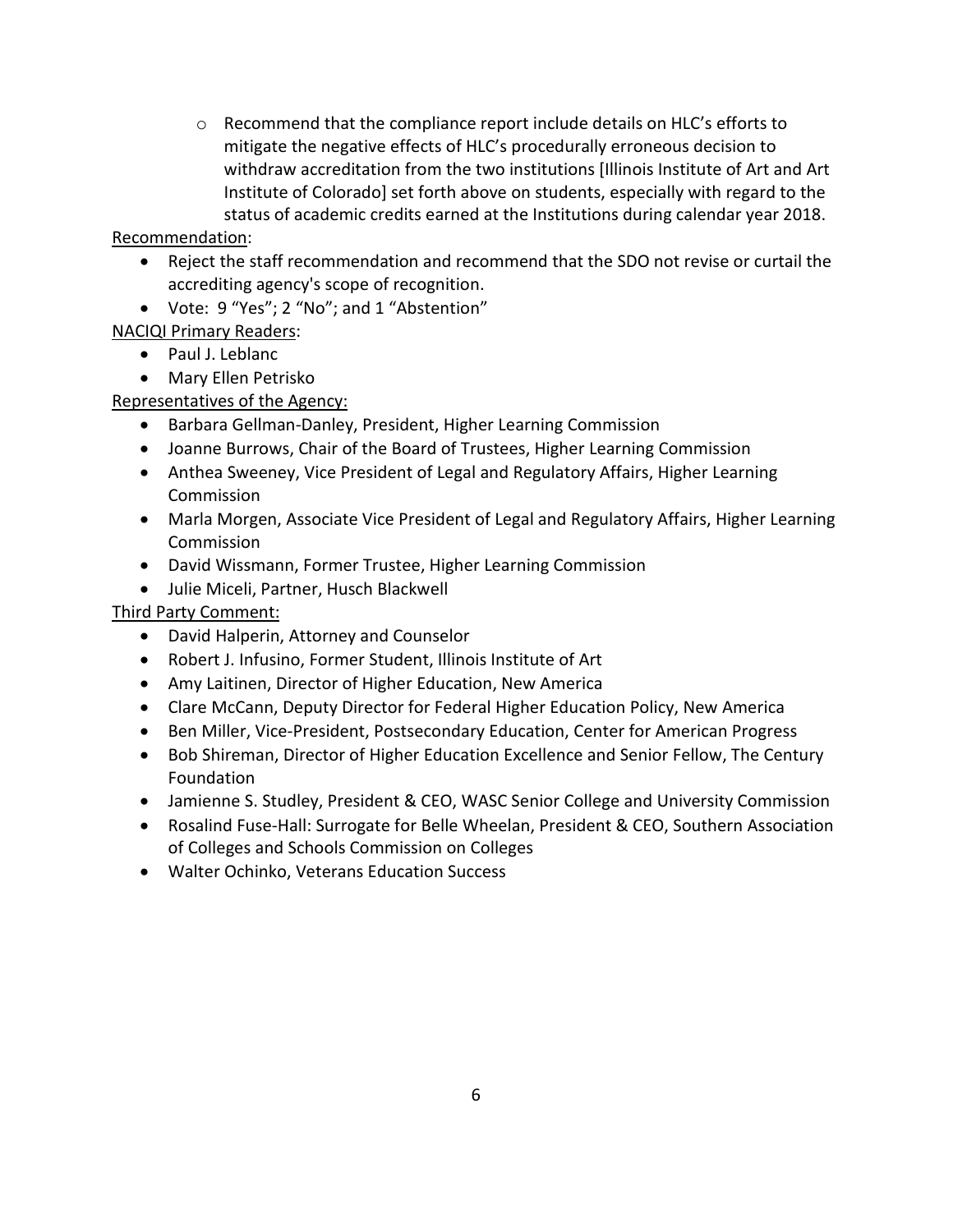## **Renewal of Recognition | Accrediting Agency**

## **New York State Board of Regents, State Education Department, Office of the Professions** Action for Consideration:

• Renewal of Recognition

Recommendation:

- Continue the agency's recognition as a nationally recognized state approval agency for nurse education at this time, and require the agency to come into compliance within 12 months with the criteria listed below, and submit a compliance report due 30 days thereafter that demonstrates the agency's compliance.
	- $\circ$  [3g.]--The state must demonstrate that its policy requires initial and periodic onsite visits to occur to all accredited schools of nursing, as required by this section of the nurse criteria. The state must demonstrate that it conducts periodic onsite reviews to all accredited schools of nursing within the accreditation period required for each registered program.
- Vote "Yes": Unanimous

NACIQI Primary Readers:

- Wallace E. Boston
- Anne D. Neal

Representatives of the Agency:

- Sarah Benson, Deputy Commissioner, Office of the Professions
- Mei Zhou, Director, Professional Education
- Renee Gecsedi, Associate in Nursing Education
- Jeanne-Marie Havener, Associate in Nursing Education

## **Reorganization and Curriculum Change by Federal Agencies and Institutions | Accrediting Agencies**

## **U.S. Army Command and General Staff College (CGSC)**

Action for Consideration:

• Substantive Change (Curriculum Change)

Recommendation:

- Recommend approval of the substantive change request for CGSC and retroactively grant the status so that the existing class of students may be included in the formal degree granting authorization.
- Votes "Yes": Unanimous

NACIQI Primary Readers:

- Amanda C. Delekta
- Arthur Keiser

Representative of the Agency:

• Jim Martin, Dean of Academics, U.S. Army Command and General Staff College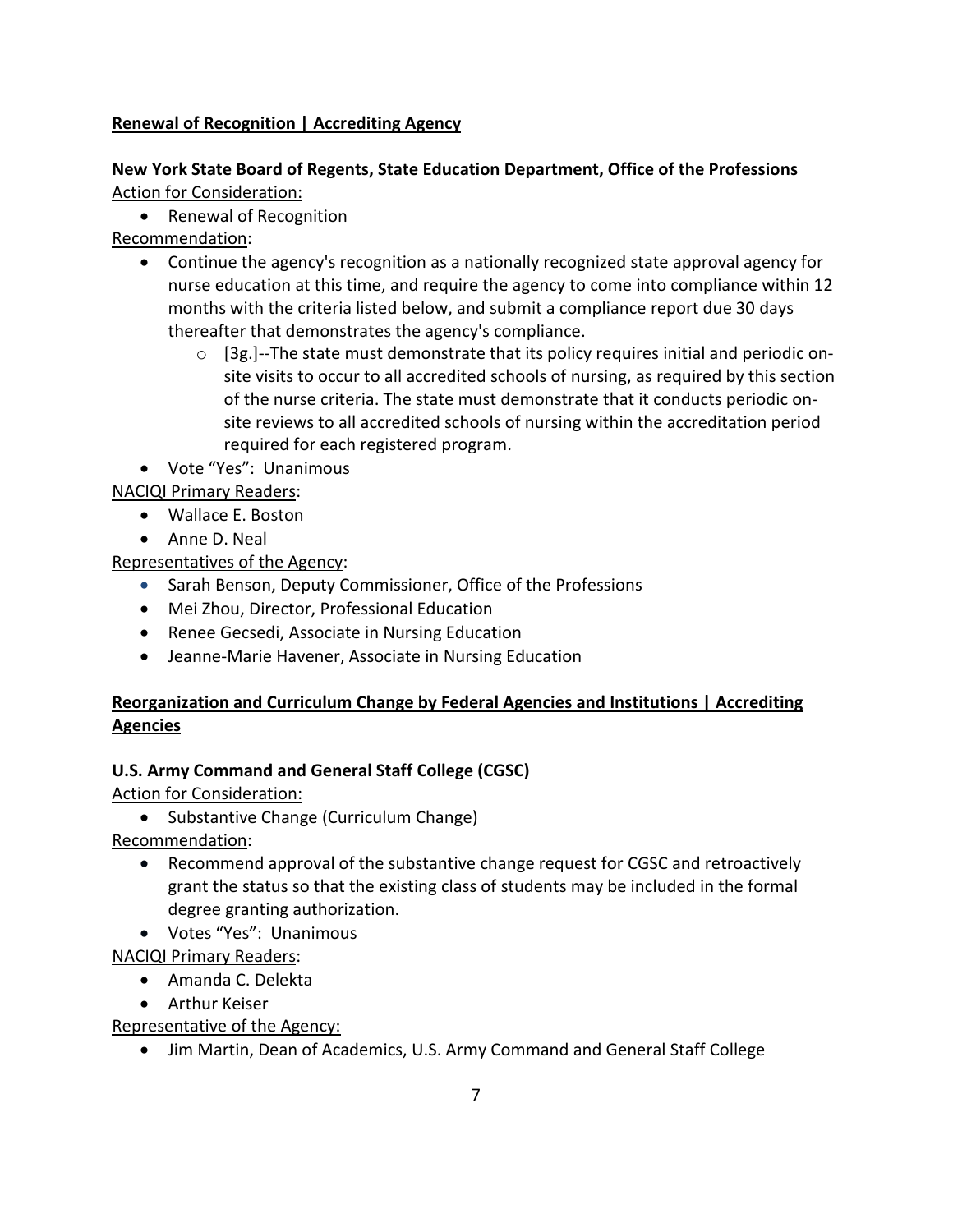### **National Intelligence University**

Action for Consideration:

• Substantive Change from Department of Defense to Director of National Intelligence Recommendation:

- Recommend approval of the realignment substantive change request.
- Vote "Yes": Unanimous

NACIQI Primary Readers:

- David A. Eubanks
- Claude O. Pressnell, Jr.

Representatives of the Agency:

- J. Scott Cameron, President, National Intelligence University
- John Gannon, Chair, Board of Visitors, National Intelligence University
- Terrence Markin, Provost, National Intelligence University
- David Smith, Assistant Provost, National Intelligence University

## **SUBCOMMITTEE ON GOVERNANCE AND POLITICAL INFLUENCE**

The Subcommittee on Governance, chaired by Richard F. O'Donnell, submitted its report for the Secretary's review.

#### **PRESENTATION ON STUDENT SUCCESS**

Committee member David A. Eubanks presented on Student Success; consequently, a subcommittee was formed on the topic.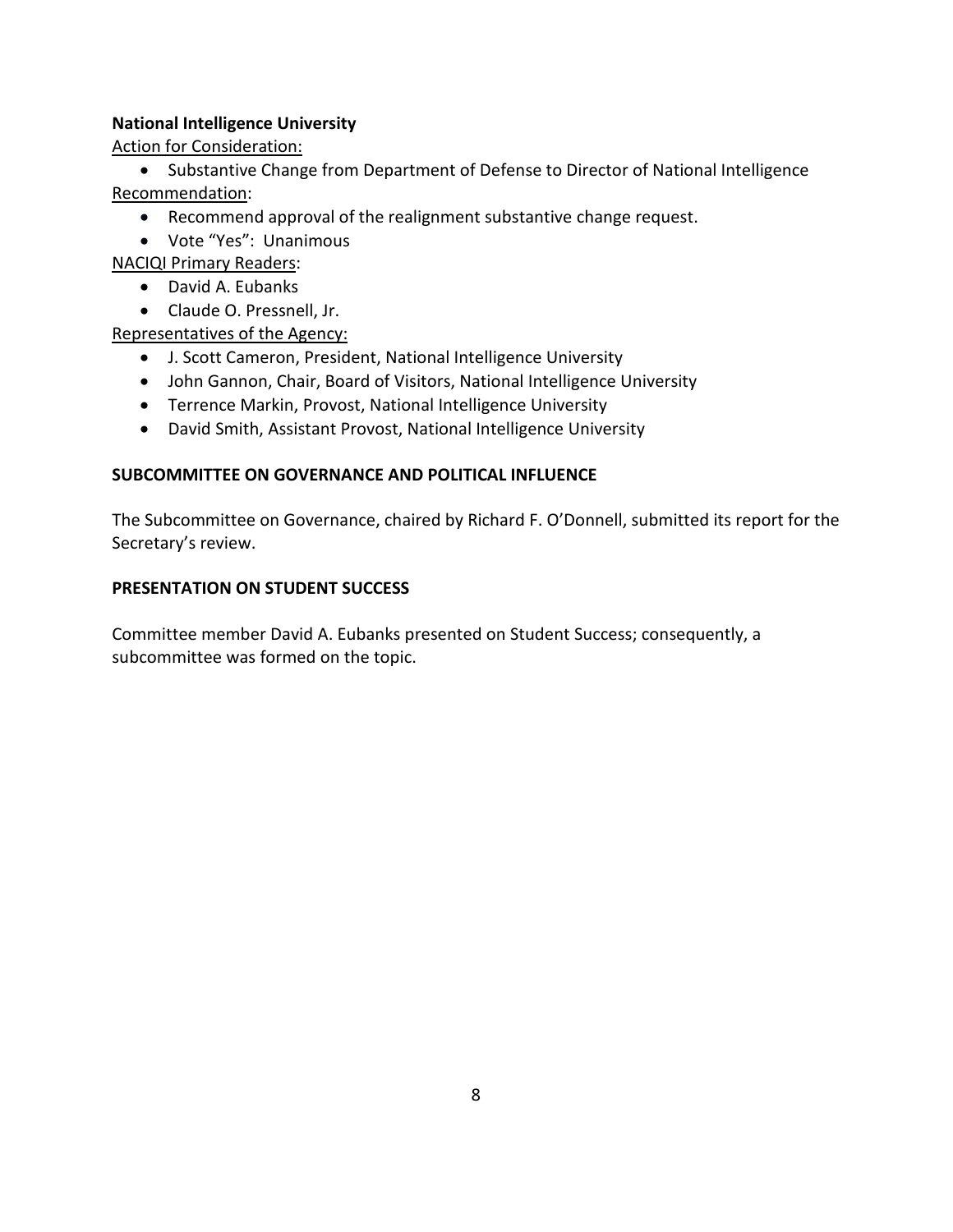#### Attachment E

## Report of the NACIQI Subcommittee on Governing Board Independence and Political Interference

#### July 22, 2020

The subcommittee has concluded its work and has a brief report.

In our effort to examine accreditor response to potential political interference, we heard from representatives of the Southern Association of Colleges and Schools Commission on Colleges, Northwest Commission on Colleges and Universities, American Council of Trustees and Alumni, and the Association of Governing Boards. We sought to hear directly from governors and trustees, but for scheduling or other reasons were unable to do so.

The accrediting agency witnesses said that, over the last decade, they believe there were very few instances of investigating political interference in an institution's governance or otherwise. One non-agency witness disagreed, asserting instances involving the University of Kentucky, the University of Alaska, higher education systems in Florida and Alabama, the University of South Carolina, and the University of Virginia.

Additionally, representatives of the agencies advanced that agency actions into external interference were typically inquiries about potential gubernatorial interference in actions of public governing boards, typically around presidential selection, and that most actions by the agency tended to resolve themselves with the provision of further information. Representatives of the agencies said that, in recent memory, there was no negative action or termination of accreditation due to issues of political interference in governance. They noted that actions involving governance matters are rarely stand-alone and often involve other matters such as financial insolvency or fraud.

The subcommittee acknowledges that there is great diversity and complexity when it comes to boards and the "owner" of an institution. Public, religious, private, tribal, and for-profit institutions can have very different governance and ownership structures. In all cases, boards' value rests upon their exercise of independent judgment. Institutional accrediting agencies and governance associations appearing before the subcommittee address these issues in various ways. There were disagreeing views as to whether there was clear evidence presented to the subcommittee that demonstrated that accreditors had overstepped the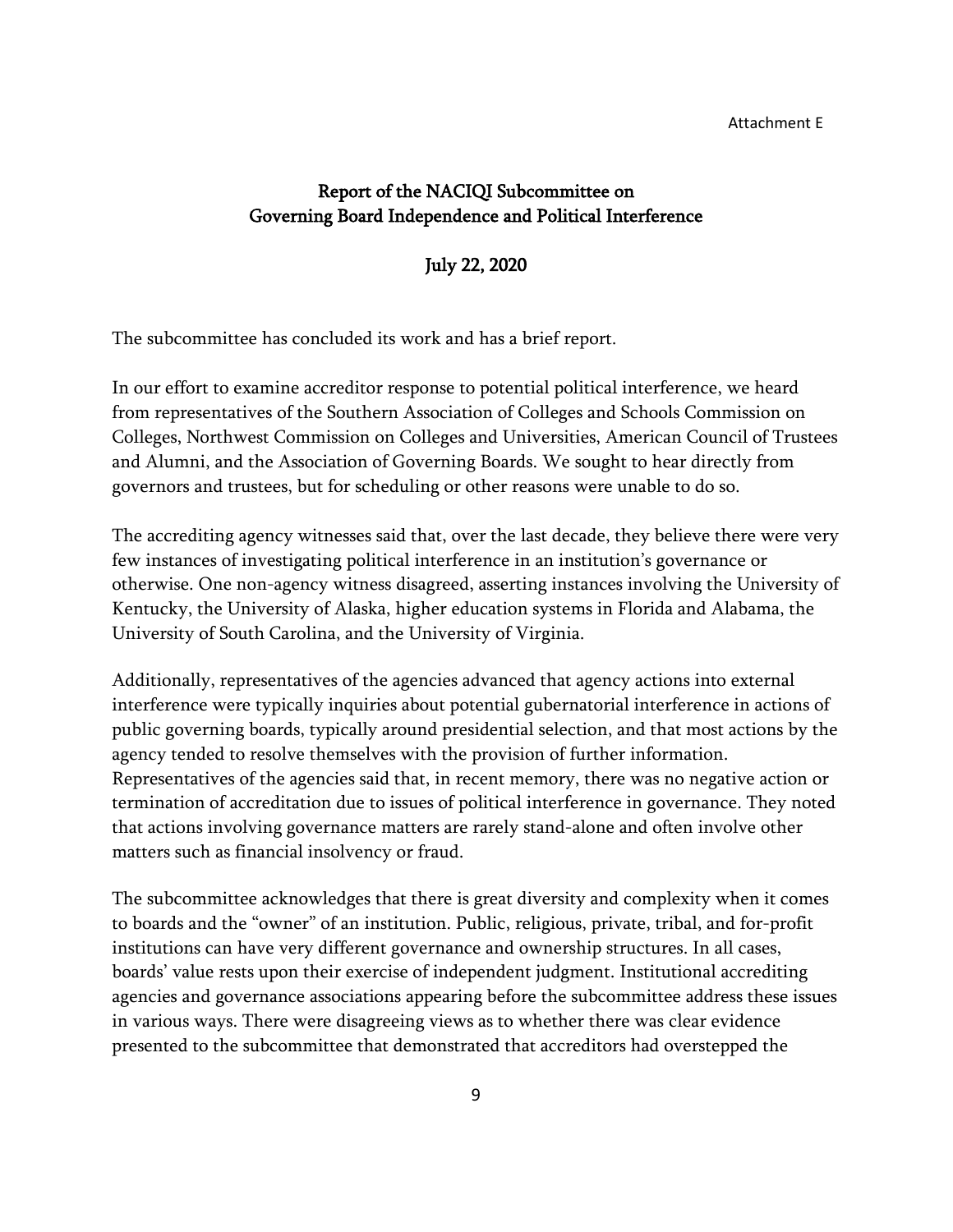application of their standards regarding political interference in such areas, though there were several cases where this was the topic of interactions with governing boards.

The subcommittee recognized that there are other areas where board governance and external influence may result in interactions with accrediting agencies. The Department of Education and the Higher Education Act make clear that accreditors may not intrude in matters regarding institutional mission and must tread gingerly. This often arises in cases where institutions have a religious mission and board members are appointed by a religious denomination.

In the case of public institutions, the subcommittee acknowledges that legislatures set the budgets for many institutions and systems, not the boards. In such cases, boards are engaged most often in the distribution of budget allocations with varying degrees of specificity set by the legislature. In an era of declining state funding and declining enrollments, the subcommittee believes that boards and elected leaders must inevitably engage in hard discussions about cuts, closures, and consolidation. Such issues arose in one of the cases discussed by the subcommittee with one of the regional association presidents. In such cases, the subcommittee agreed the accreditors should not be a barrier to inevitable change necessitated by shifting state priorities that impact funding and other issues, even as they monitor the impact of those hard decisions on compliance with their standards.

Lastly, the subcommittee discussed at length the provisions of the Higher Education Act and the role of accreditors as gatekeepers of Title IV funding.

Acknowledging that the HEA allows accreditors to establish additional standards (including governance) beyond the statute and regulations, the subcommittee noted that the HEA (and accompanying regulations) specifically set out only 10 criteria for determination of Title IV funding. The Department has, in turn, ruled that it (and by extension NACIQI) has no authority to review or act on accreditor application of standards specifically outside the Act.

The subcommittee discussed how best to resolve the tension between what is allowed and what is required, as just described. A majority of the subcommittee believes that the accreditor sanctions on governance come up rarely, that there was no evidence presented in which accreditation was actually revoked based on the governance standard (or that standard alone), and that accreditors are allowed to include criteria for approval beyond the 10 mandated by the Act. These subcommittee members argue that there is no evidence that the threat of revocation of Title IV eligibility has constrained governing boards or institution ownership entities from acting as they wish. It is the majority sense of the subcommittee that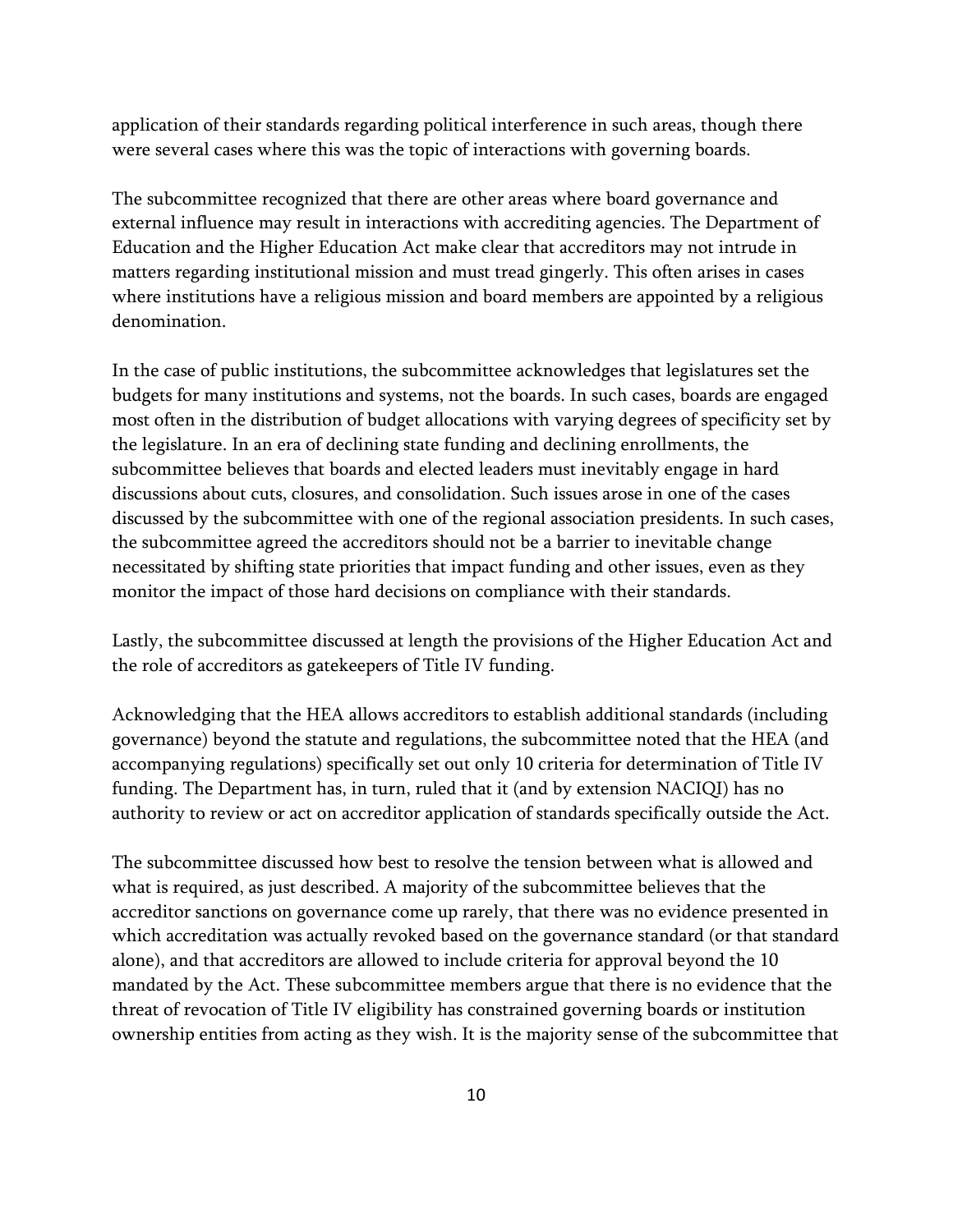the present legislative arrangement is necessary and important to preserve board independence.

However, a minority of subcommittee members find it problematic that an agency could revoke or deny accreditation, and thus terminate access to Title IV, for reasons that the Department (and NACIQI) has no authority to review or oversee. These subcommittee members agree with testimony from a non-agency witness that this may amount to unconstitutional delegation of governmental authority to private bodies.

These subcommittee members fear that the mere threat of revocation of Title IV eligibility might create a chilling effect on governing boards attempting to address challenging issues of cost and quality.

There was general (but not unanimous) agreement that governance is often a gray zone where boards are not as fully independent as they may seem on paper (as in those aforementioned examples) and that accreditation agencies need to recognize that reality and wade into those waters in a measured and careful way. A minority of subcommittee members believe that governance for public institutions is established by state law and that accreditor intrusion in these matter is inappropriate and outside the proper purview of accreditors in their role as Title IV gatekeepers.

Much as the previous subcommittee on substantive change, we ask that this report be provided to the full membership of NACIQI for discussion. While a majority of the subcommittee believe no further action is warranted, a minority of the subcommittee believe that this report should be shared with the relevant members of Congress and Department of Education officials.

Members of the Subcommittee: Rick O'Donnell, chair; Kathleen Alioto, Jill Derby, Paul LeBlanc, Anne Neal, and Ralph Wolff.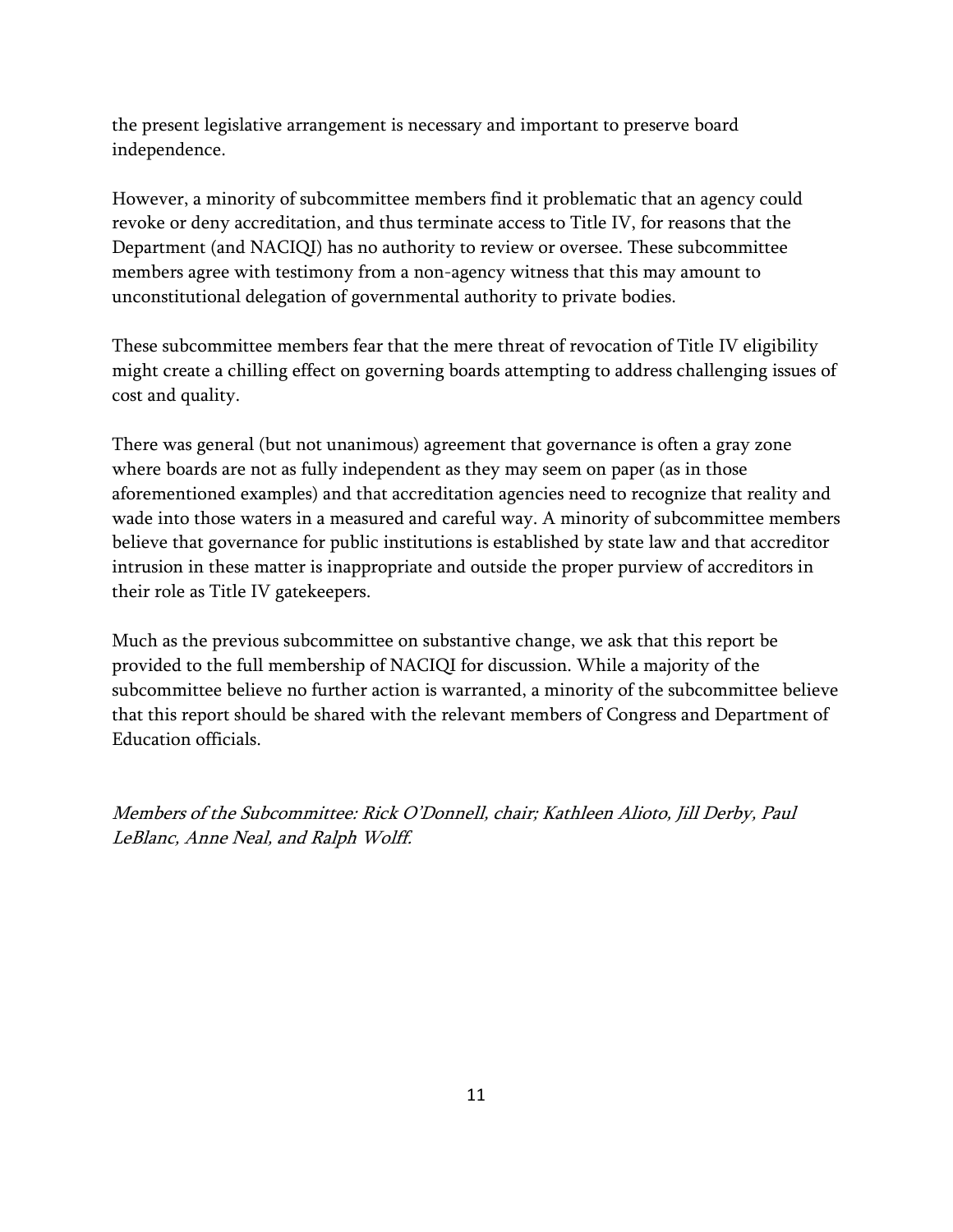#### ATTACHMENT F



#### U**.S. DEPARTMENT OF EDUCATION**

Office of Postsecondary Education

## **NATIONAL ADVISORY COMMITTEE ON INSTITUTIONAL QUALITY AND INTEGRITY**

#### **List of Members, July 2020**

- 1. **Dr. Kathleen Sullivan Alioto** (House Democrat) Strategic Advisor, Fundraiser, and Consultant
- 2. **Dr. Ronnie L. Booth** (Education Department) President Emeritus, Tri-County Technical College
- 3. **Dr. Wallace E. Boston** (Education Department) President, American Public University System, Inc.
- 4. **Ms. Amanda Delekta** Student Member (Education Department) Michigan State University College of Law
- 5. **Dr. Jill Derby** (Senate Democrat) Senior Consultant, Association of Governing Boards of Universities and Colleges
- 6. **Dr. David A. Eubanks** (Education Department) Assistant Vice President for Assessment and Institutional Effectiveness, Furman University
- 7. **Dr. George T. French, Jr.** (House Democrat) President, Clark Atlanta University
- 8. **Brian W. Jones** (House Republican) President, Strayer University
- 9. **Dr. Arthur E. Keiser** (House Republican) Chancellor and C.E.O., Keiser University
- 10. **Dr. Paul J. LeBlanc** (Senate Democrat) President, Southern New Hampshire University
- 11. **Dr. D. Michael Lindsay** (Education Department) President, Gordon College